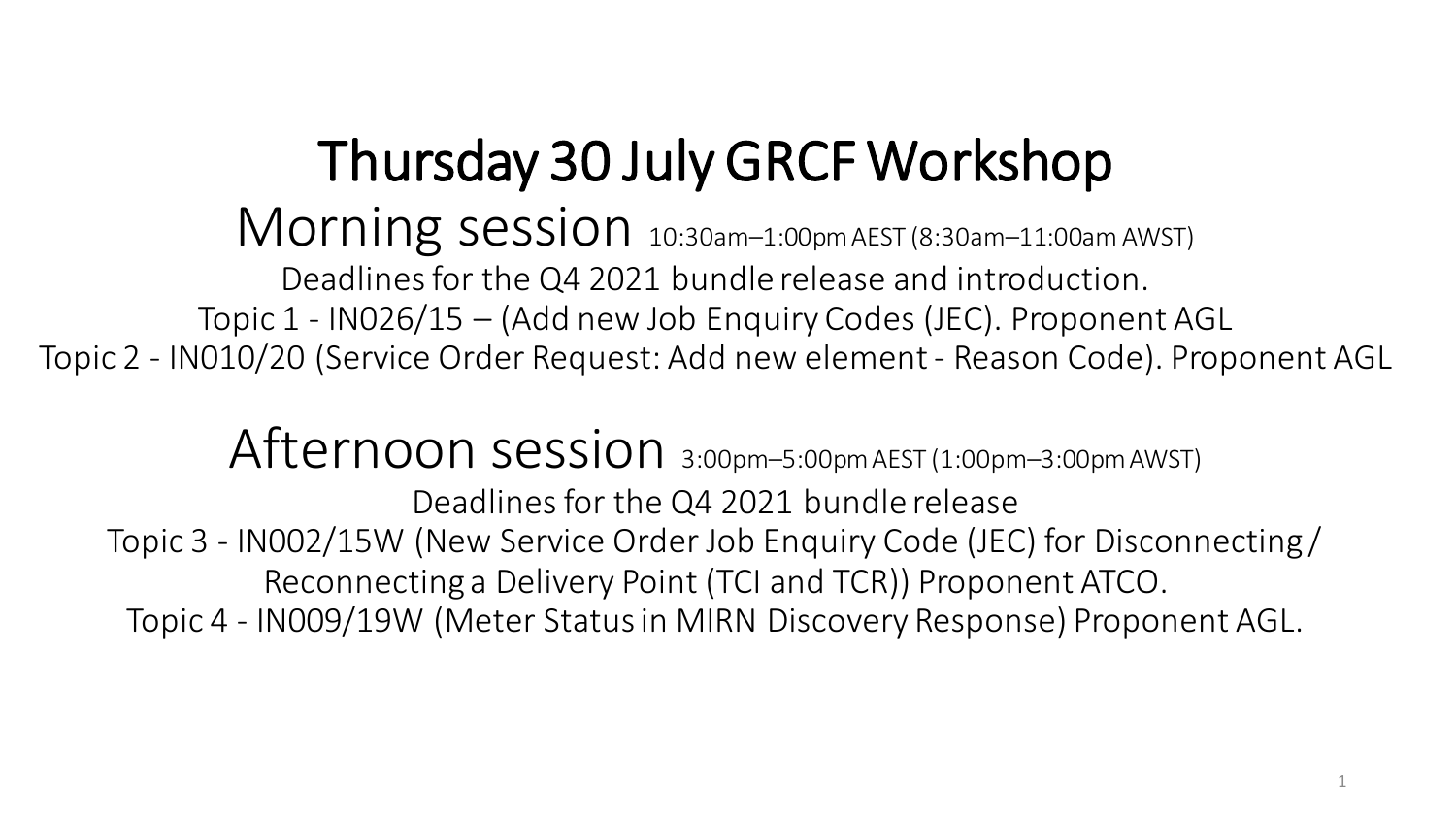# Deadlines for the Q4 2021 bundle release and introduction

#### **Deadlines for the Q4 2021 bundle release:**

- AEMO internal project deadline to finalise Gas Life Support (GLS) requirements and the "adds-on" discussed at the February bundled workshop is now overdue.
	- To mitigate any further slippages, AEMO has set a industry deadline for the "add-on". That deadline is the formal consultation (first stage PPC) **MUST** be published on AEMO website by **Monday 17 August 2020.**
	- To meet the above formal consultation, any pre consultation (GMI) feedback / decision **MUST** concluded on **Monday 10 August 2020**.
	- Failure to meet these dates, will mean the "add-on" initiative will not form part of the Q4 2021 bundle release.
	- Noting the above the Q4 2021 bundled release currently comprises:
		- IN003/20 Add Gas Life Support transaction including schema uplift to r38, (east coast)
		- IN011/20 Modify CDN trans and add CDR trans (east coast)
		- IN003/20W Add trans CND and CDR including schema uplift to r38 (west coast)

#### **Introduction:**

- At June GRCF meeting AEMO tabled its findings on the pre-consultation feedback (GNMI) for IN026/15 (Add new Job Enquiry Codes (JEC)). AEMO recommendation was to withdraw this initiative largely based on,
	- insufficient support from Distributors and
	- insufficient benefits identified by participants that would provide confidence that the changes in the initiative to satisfy the National Gas Objective.
- The GRCF opposed this recommendation and supported this idea that workshop should be held to explore ways that new JECs could be developed as a means of addressing IN010/20 (Service Order Reason Code) changes.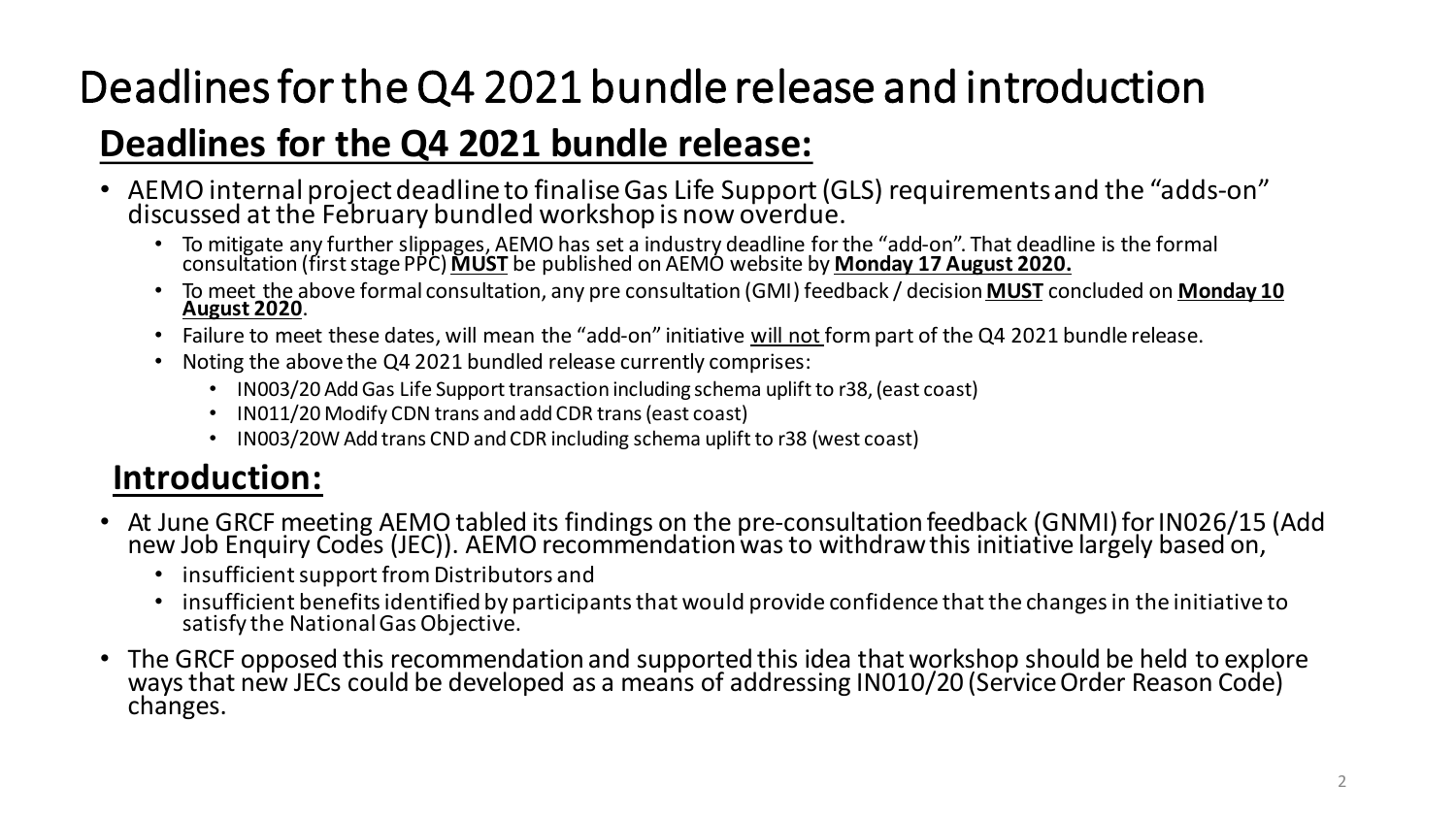#### **Why discuss IN026/15 – (Add new Job Enquiry Codes (JEC) before IN010/20 (Service Order Request: Add new element - Reason Code)?**

- There is a possibility that the existing JEC format with the addition of some new JECs can resolve the issues raised in the GMI IN010/20 which proposed adding either a new gas reason code element or adopting the electricity reason codes (but with additions).
- Reminder about the JEC format
	- The field is only used in gas
	- It is 4 character field
		- Maximum value range (AAAA to ZZZZ). In other words over 300,000 combinations
	- It is aseXML enumerated table there will require a aseXML scehme version changes to release the updated table
		- Currently this table around 60 assigned values. For Victoria these are Participant Build Pack 1 (PBP1) – Table of Transactions<sup>1</sup>
		- One of those uses all 4 characters (MFXA) which is the only 4 character value.
		- There is plenty of scope for a further 300,000 allowable values.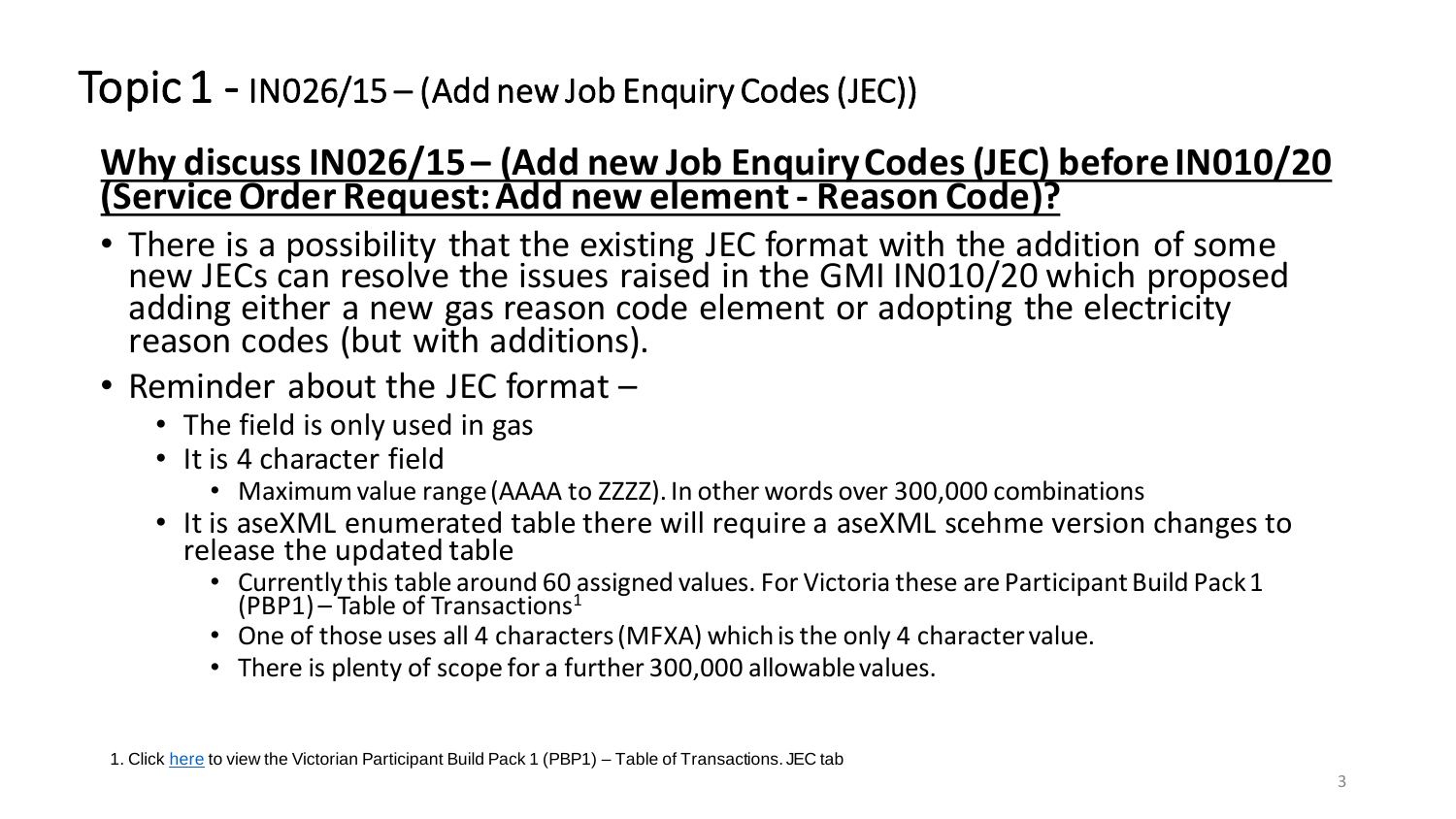**Issue**: Service Order Request (SOR) lacks sufficient granularity. This lack of granularity has **three** implications.

- 1. The current data elements that make up a gas  $SOR<sup>2</sup>$  and the links to backoffice systems and processes are not intuitive when it comes to processing certain types of field work.
	- The current format lends itself to treating certain Job Enquiry Codes (JEC) like "AML" (Attach Locks/Plugs to Meter for Debt) in a uniform fashion and on a "first in, first serviced" basis because of the limited content within the core data elements with the transaction. Also the description in the technical protocol causing issue as the narrative only accommodates a single cause. Example: AML description just mentions "debt" yet unknown customer may be a cause to raise a "AML".
	- Its current format isn't user-friendly when comes to providing important additional information to the Distributor. At the moment this information is provided in the SORDSpecialComments/CommentLine as a free-format text field. The information often contains information about the driver behind the request which can have a big impact on how the request is managed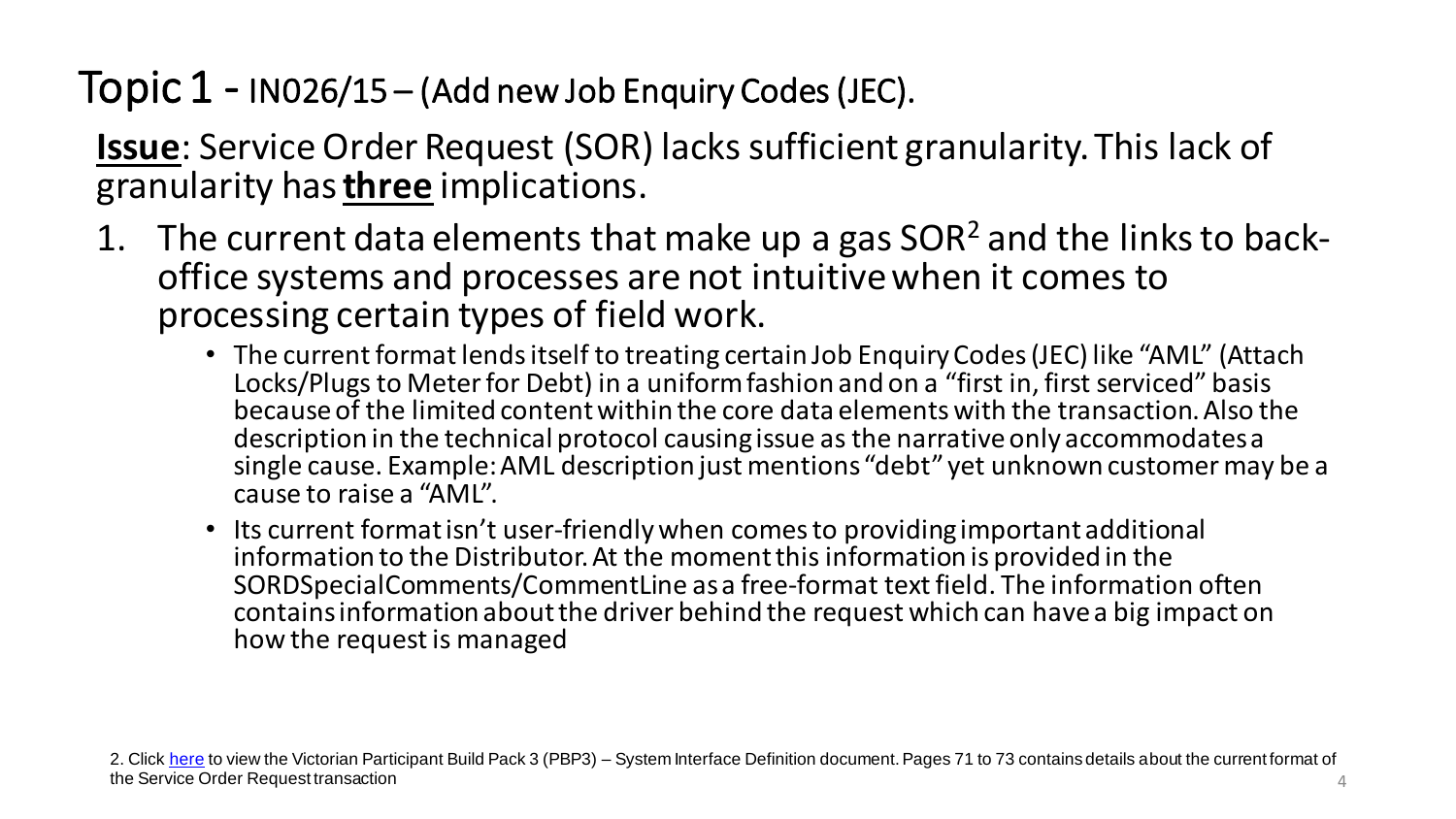**Issue:** Service Order Request (SOR) lacks sufficient granularity . This lack of granularity has **three** implications. *(continued)*

- 2. Current data elements that make up gas SOR are no longer in-sync with regulatory reporting.
	- These regulatory reporting provisions are described in the reporting required by the AER and ESC.
	- This includes monthly reporting (which forms part of the regulators annual retail data gathering) and more recently de-energisation reporting as a result of the AER 'Statement of Expectations'.
	- The Regulators require Monthly and Quarterly Performance Reporting from Retailers on Disconnections and Disconnection Reasons.
	- With the impact of COVID and the release of the AER 'Statement of Expectations' weekly reporting is now required on Disconnections.

Other noteworthy issues included:

- The need to have more granularity in managing and requesting disconnections, for instance:
	- Regulated activities (e.g. non-payment etc) have specific rules around disconnection dates and processes and intense regulator oversight;
	- Non-regulated activities (e.g. move out) do not have the same issues around disconnections, although there is interest in reconnections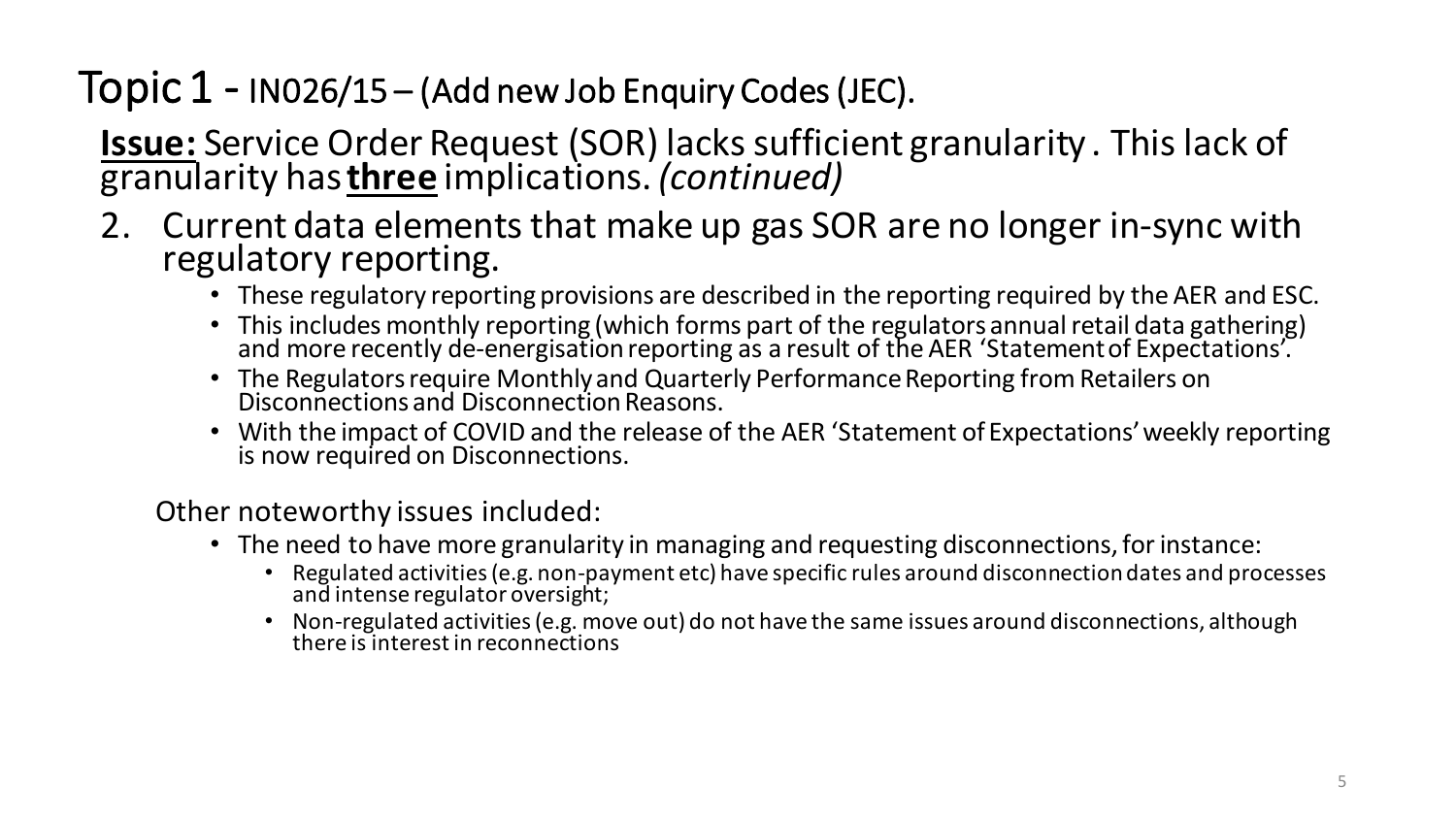#### **Issue:** Service Order Request (SOR) lacks sufficient granularity . This lack of granularity has **three** implications. (*continued)*

- 3. Over utilisation of JECs "OTH" (Other)
	- JECs were first utilised in Gas and Fuel system dating back to the early 1980s. Presumably the JEC "OTH" was put into the allowable values as a way to record non-routine and highly specified technical field work (very infrequent request).
	- They were then adopted into the B2B transactions set when Full Retail Contestability (FRC) commenced in Victoria 2003 and has subsequently been pick up in other jurisdiction when they introduced FRC.
	- The existing set of JECs have remained largely unchanged yet some infrequent request are now more routinely requested via OTH.

There is also an issue with the brief description for some JECs as currently defined in the technical protocol. They are

- AML = Attach Locks/Plugs to Meter for **Debt**
- DSD = Disconnect Service in Street for **Debt**

These JECs are used not only for "debt" but for raft of other uses including (but not limited too) Unauthorised Usage , Customer Requested, Move Out, Safety etc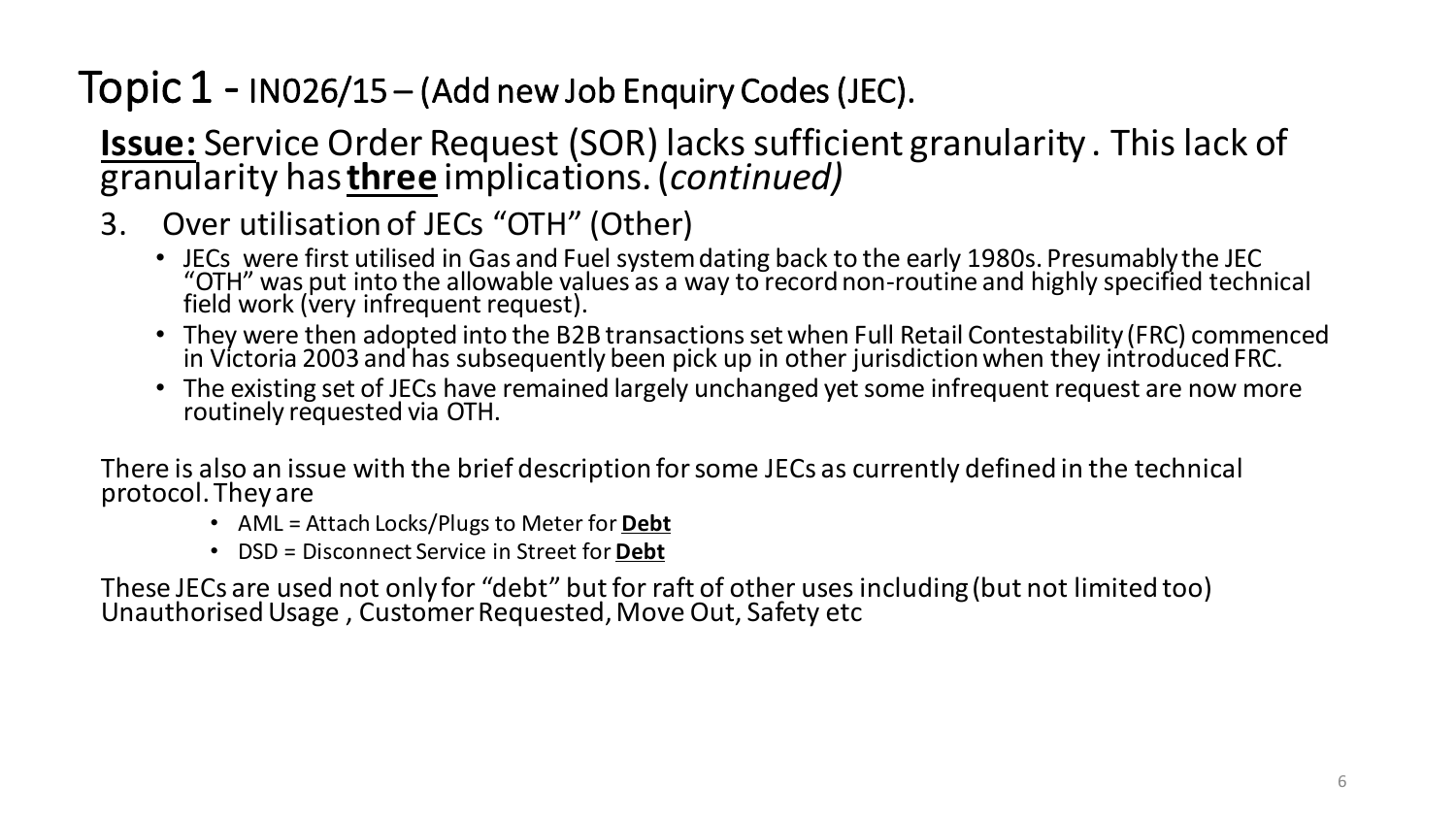- Workshop check point 1: *Evaluate whether the GRCF has consensus that the Service Order Request transaction lacks granularity with respect to the following three items:*
- *1. Lack of intuitiveness and over use of special comments field,*
- *2. Out of sync with regulatory reporting requirement*
- *3. Overuse of "OTH". (GRCF Agree, Disagree etc)*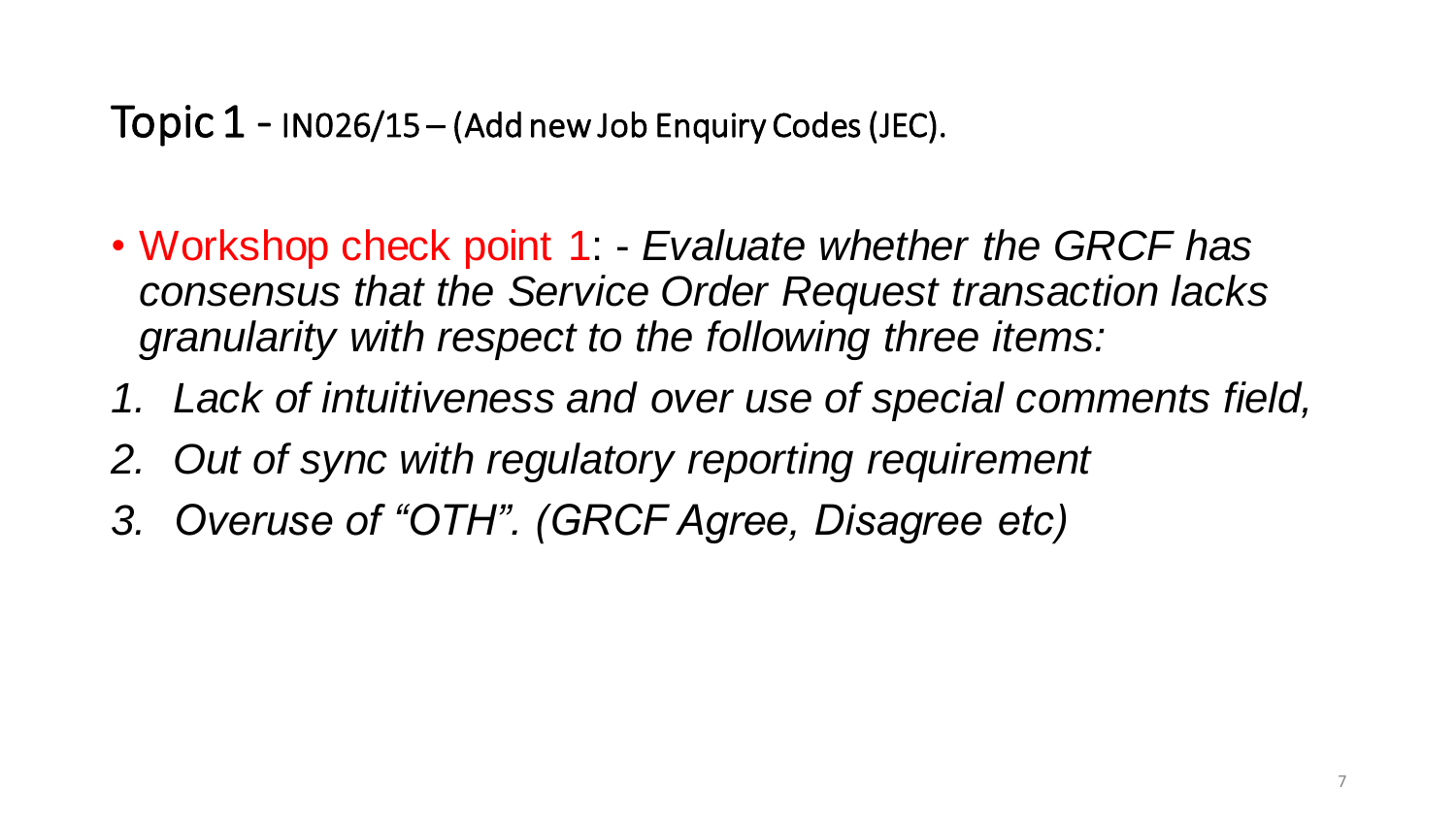#### **Benefits**: Increasing granularity has the following benefits:

- Process management can be made more efficient with increased information
	- o Example: Prioritisation of disconnect and reconnection can be enhanced by both participants by differentiating the reason the request is being made by specifying the disconnection reason and reconnection reason, either a retailer or a network has the ability to prioritise different service orders to meet limited resource availability without creating regulatory issues for both the network and retailer. For instance, a Debt disconnection can be prioritised ahead of a Move out disconnection
- Regulatory Process management can be enhanced with increased information; and
- Regulatory Reporting can be simplified with increased information
- A 1 minute savings across 51,000 AMLs = 1.56 FTEs *per annum* across industry

| <b>Annual Service Orders</b>     |     | 120,000        |   |                |      |
|----------------------------------|-----|----------------|---|----------------|------|
| <b>With Special Instructions</b> |     | Savings in min |   | Savings in FTE |      |
|                                  | 87% |                |   |                |      |
| 104,400                          |     |                | 3 |                | 3.15 |
|                                  |     |                | 1 |                | 1.05 |
| <b>With Special Instructions</b> |     | Savings in min |   | Savings in FTE |      |
|                                  | 43% |                |   |                |      |
| 51,600                           |     |                | 3 |                | 1.56 |
|                                  |     |                | 1 |                | 0.52 |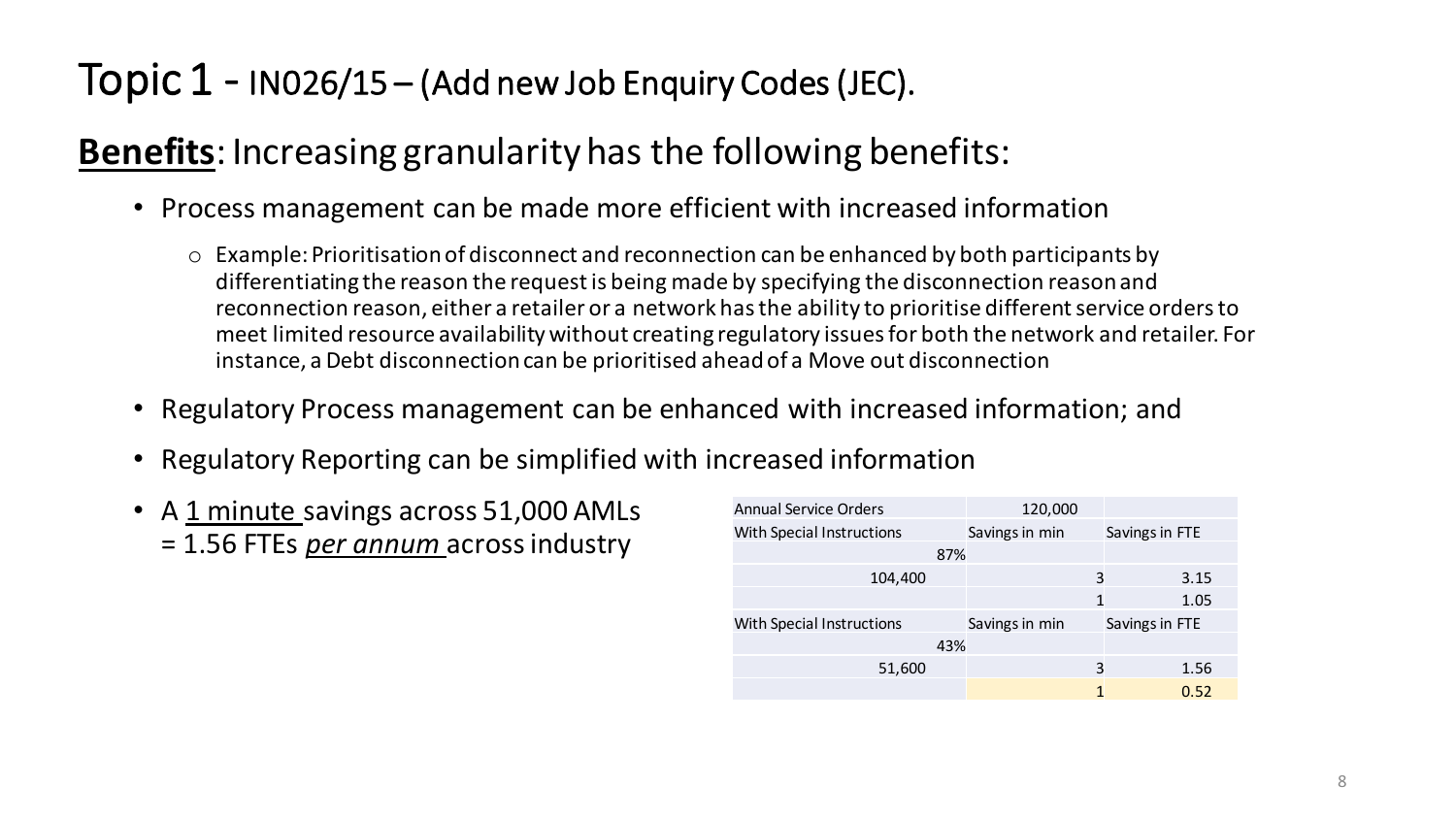• Workshop check point 2: - *Evaluate the level of GRCF consensus on the benefits*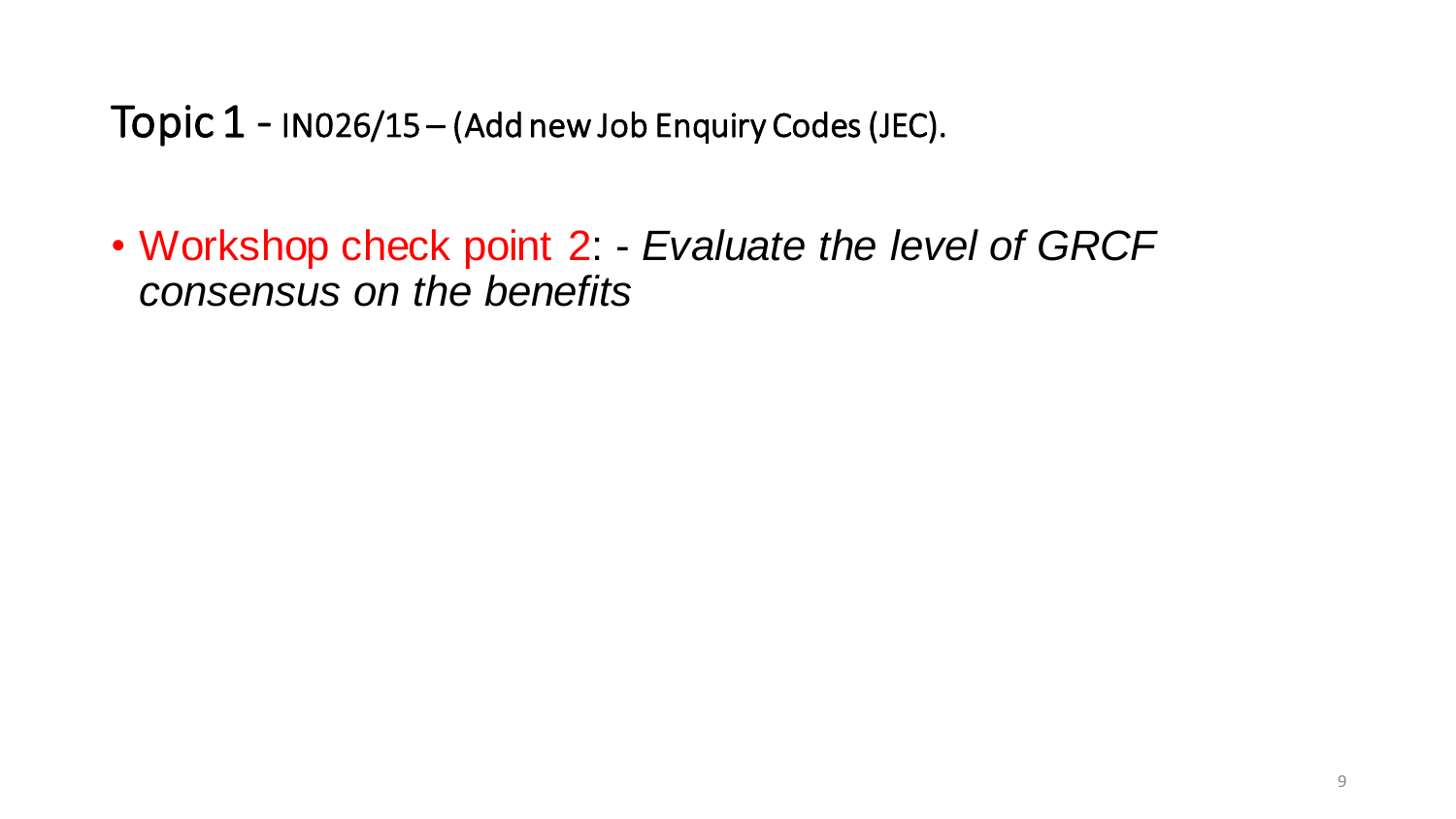**Materiality**: AGL case study: The following is a summary of the AGL data used to prepare this case study.

- Date range : 2019
- Sample size: The sample comprised a total of 19,000 AML SOR Requests from one Victorian DB and confirmed against 3 other DBs

|                | AML | <b>DSD</b> | <b>MRM</b> |     |
|----------------|-----|------------|------------|-----|
|                |     |            |            |     |
| No Text        | 13% | 31%        | No Text    | 0%  |
| Debt           | 22% | 20%        | Demolition | 58% |
| Identification | 14% | 5%         | Abolish    | 32% |
| Move Out       | 1%  | 0%         | Renovation | 0%  |
| Unauthorised   | 32% | 9%         |            |     |
| do not engage  |     | 14%        |            |     |

AML = Attach Locks/Plugs to Meter for Debt, DSD = Disconnect Service in Street for Debt, MRM = Meter Remove, No Text = SSORDSpecialComments/CommentLine field not filled in

• 95% of Service Orders sent under 'Other" are for Regulator Changes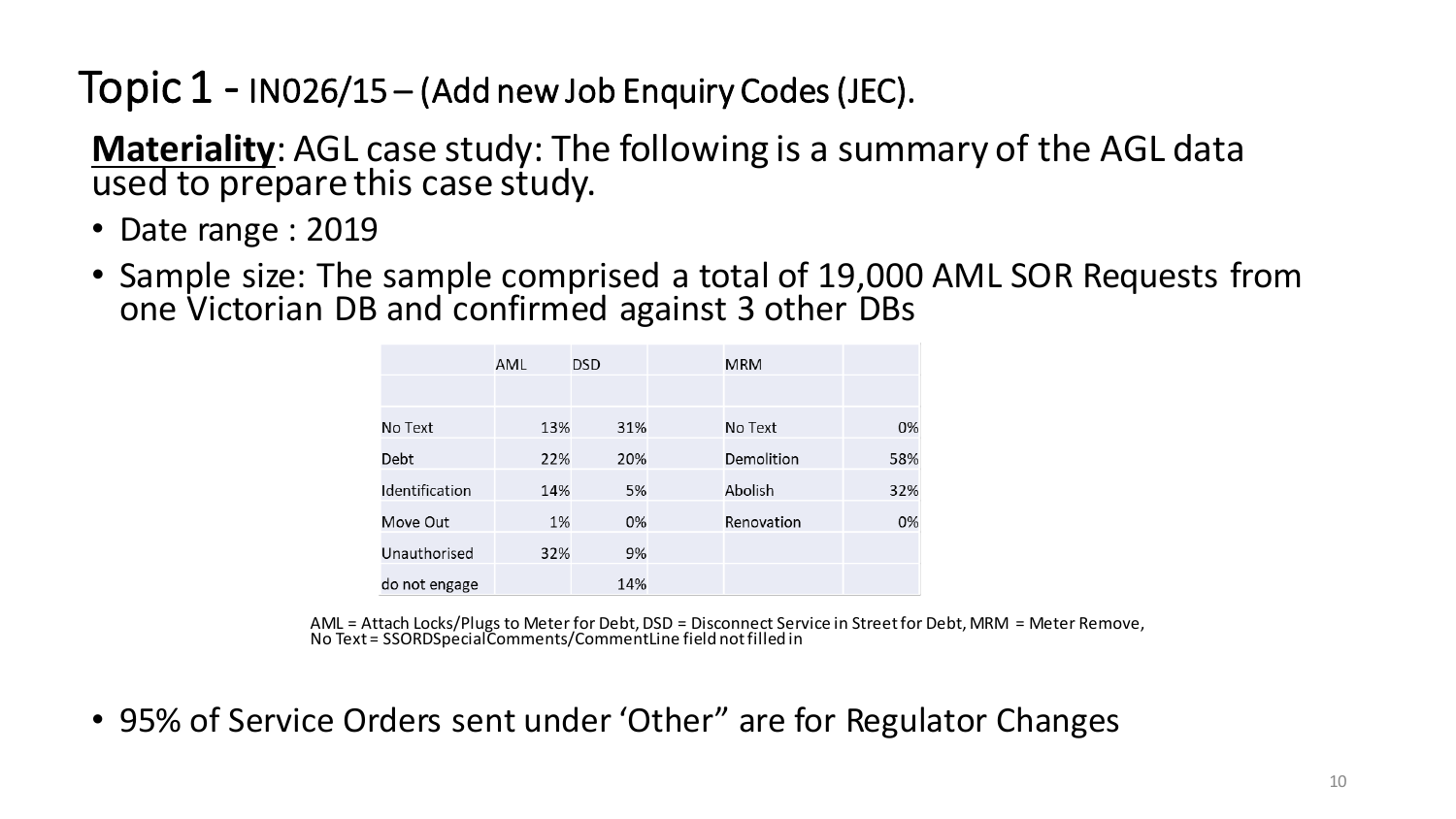**Materiality**: AGL case study: The following is a summary of the AGL data used to prepare this case study *(continued).* 

- The analysis undertaken of the use of AML and Other indicate that a large number of the requests have Special Instructions simply to differentiate the reason the SO is requested, eg:
	- Other has substantial usage of special instructions for regulator (52%) and investigate (9%)
	- AML has substantial usage of special instructions (87%) simply to differentiate the SO reason – eg 'disconnect for debt', 'disconnect for unknown customer';
- The use of special instructions simply to differentiate the SO reason, incurs a productivity cost impact on both the network and retailer with no additional benefit provided (such as site information)
- Therefore clarifying the SO reason should remove the need to include this information as special instructions which would lead to an ongoing productivity improvement for both participants.
- 95% of Service Orders sent under 'Other" are for Regulator Changes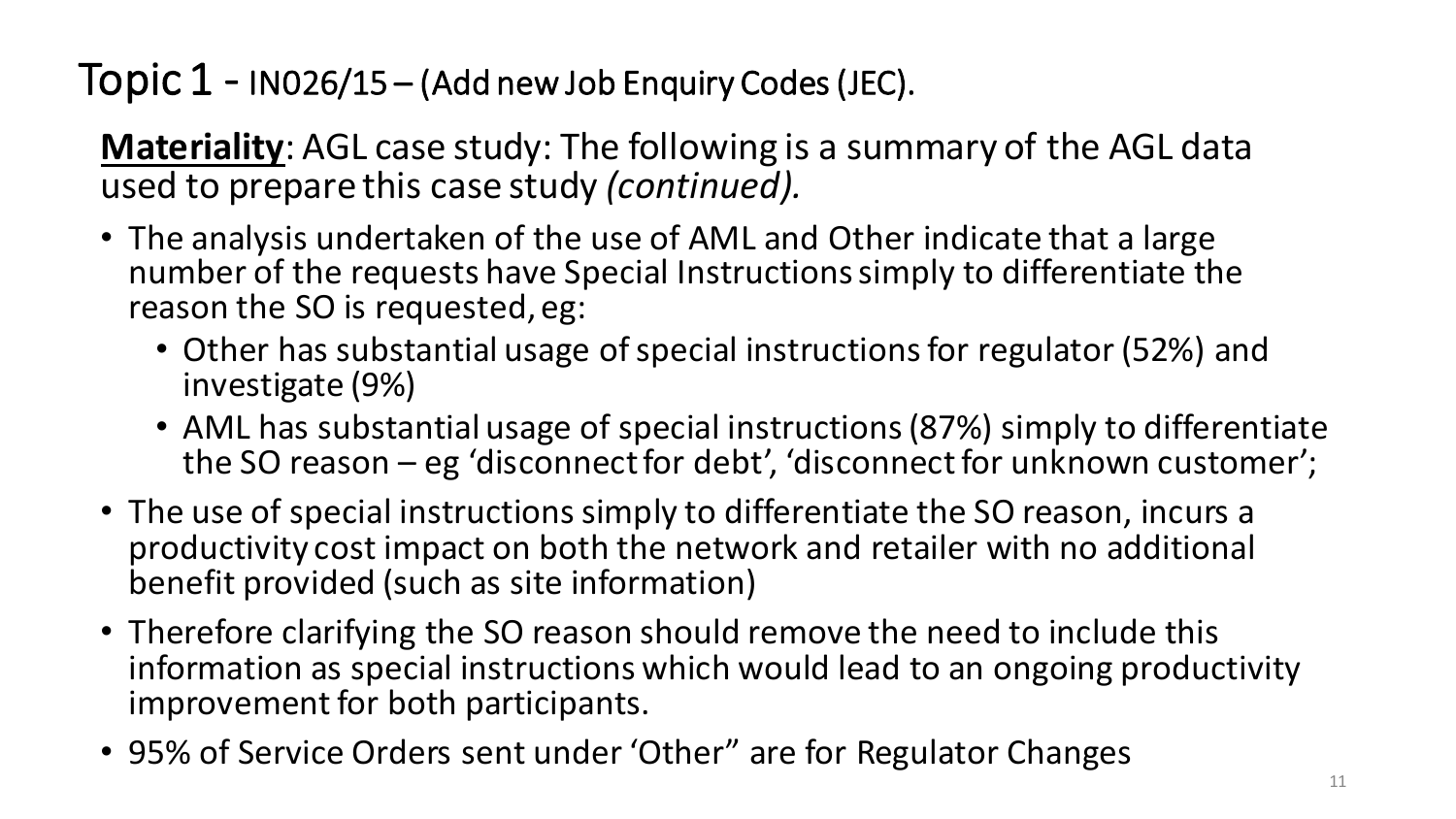**Materiality**: AGL case study: The following is a summary of the AGL data used to prepare this case study *(continued).* 

- A high level analysis shows that there are in the order of 120 000 AML JECs being raised annually
- Of these 87% have additional text, generally to confirm that the AML is for debt or for another reason
- The pie chart provides some indication of the usage

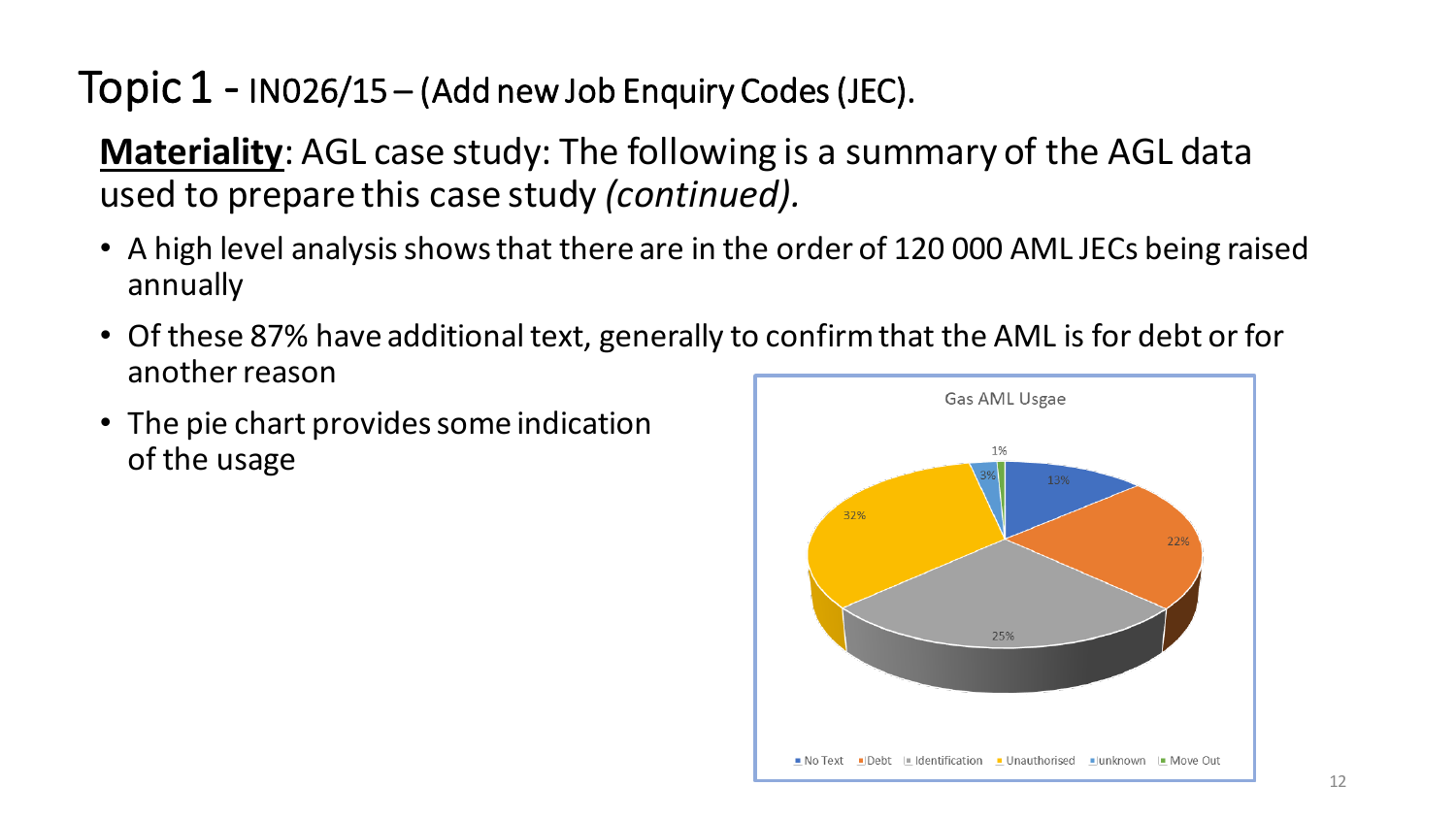#### **Materiality**: Regulatory Report. Labour intensive.

- Screenshots are used provide evidence when responding to a regulator request of SOR raised to affect a de-energisation of a customer's premises.
	- Unless a retailer is actioning the de-energisation for non-payment (debt) the reason cited deenergisation gas service order does not correspond for any other type of de-energisation raised. For example, AGL has had to produce screenshots to a regulator where it had raised a de-energisation for non-identification, however, the details of the service order indicated that the reason was "for debt".
		- This may create an additional layer of confusion or back and forth with a regulator where we have to explain the circumstances and reasons to staff of the Regulator or the Commission;
		- It is not factually accurate.
- Unlike with electricity service orders, there are additional challenges involved in getting the accurate layer of granularity and insight for the reasons why a gas de-energisation service order has been raised.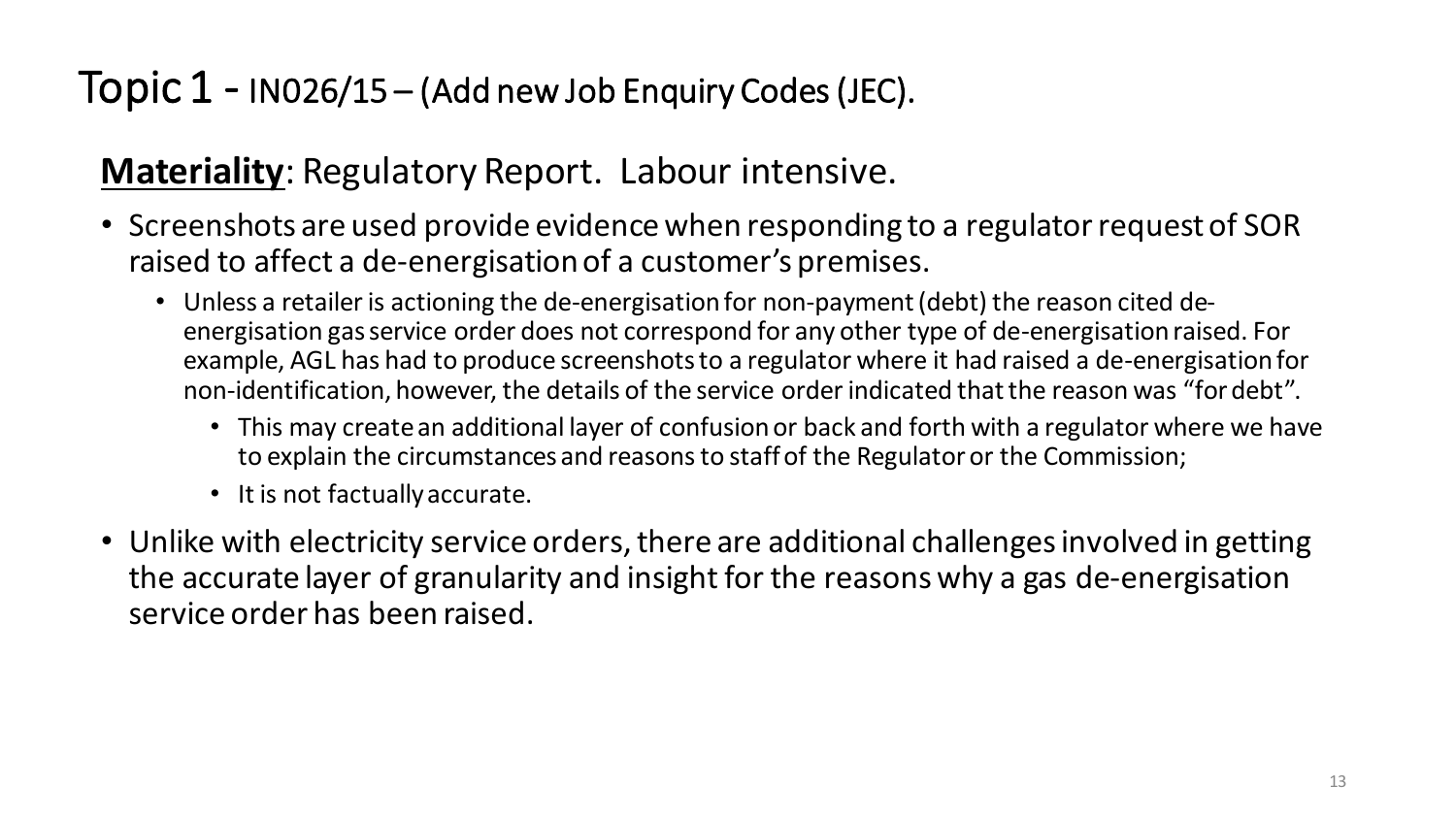**Materiality**: Regulatory Report. Labour intensive *(continued)* .

• As part of performance indicator reporting, energy retailers are required to report the number of customers de-energised for non-payment, and accordingly, retailers are unable to rely on gas service orders raised to substantiate or verify this number. While there are internal ways to overcome this, the process would be substantially simpler and more easily verifiable if the service order categories were expanded similar to match those used in electricity.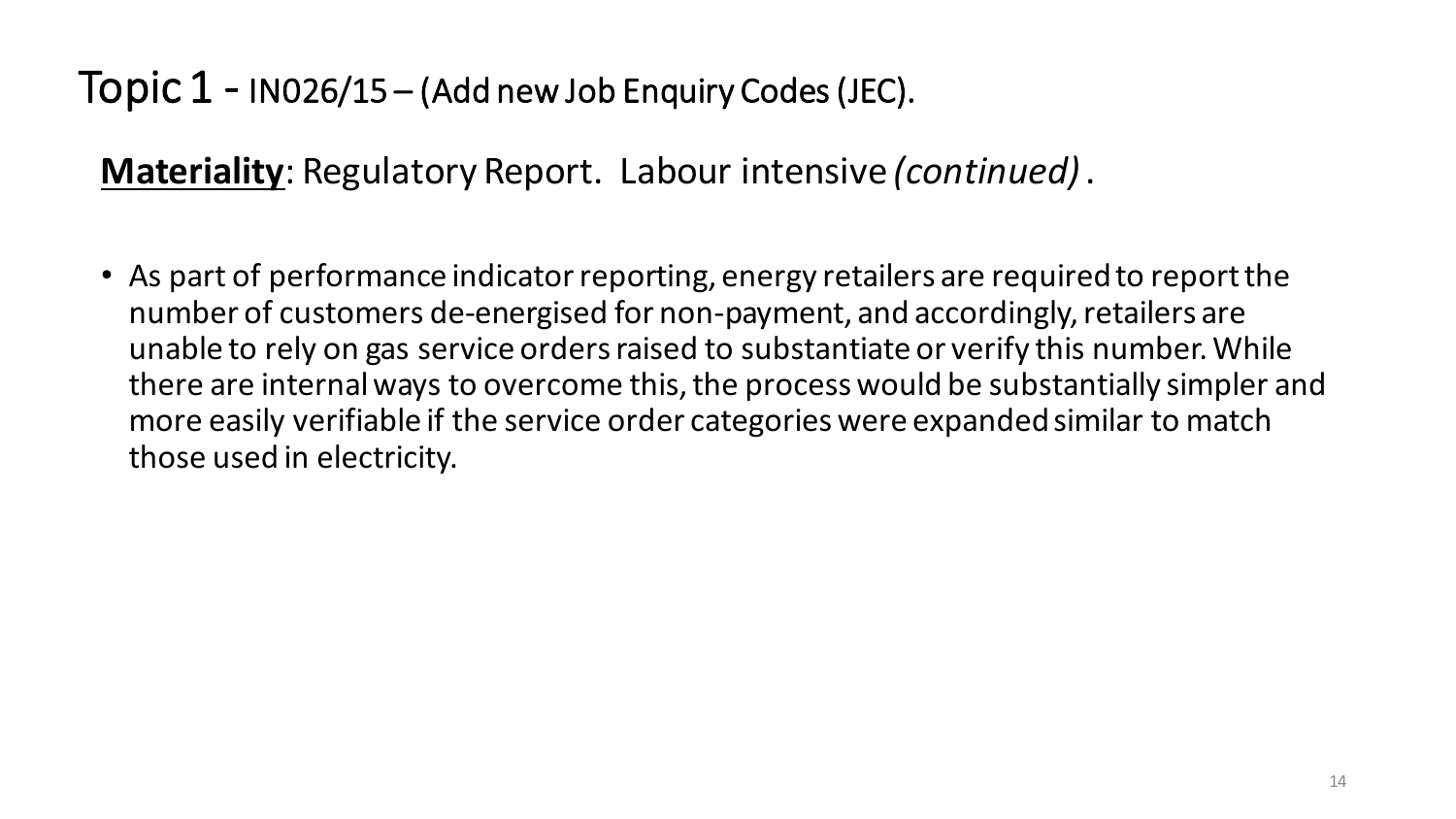Workshop check point 3: - *Is AGL's measure of materiality the same for other retailers?* 

Workshop check point 4: - *What are the material issues (if any) impacting distributors in light of the issues raise by AGL?*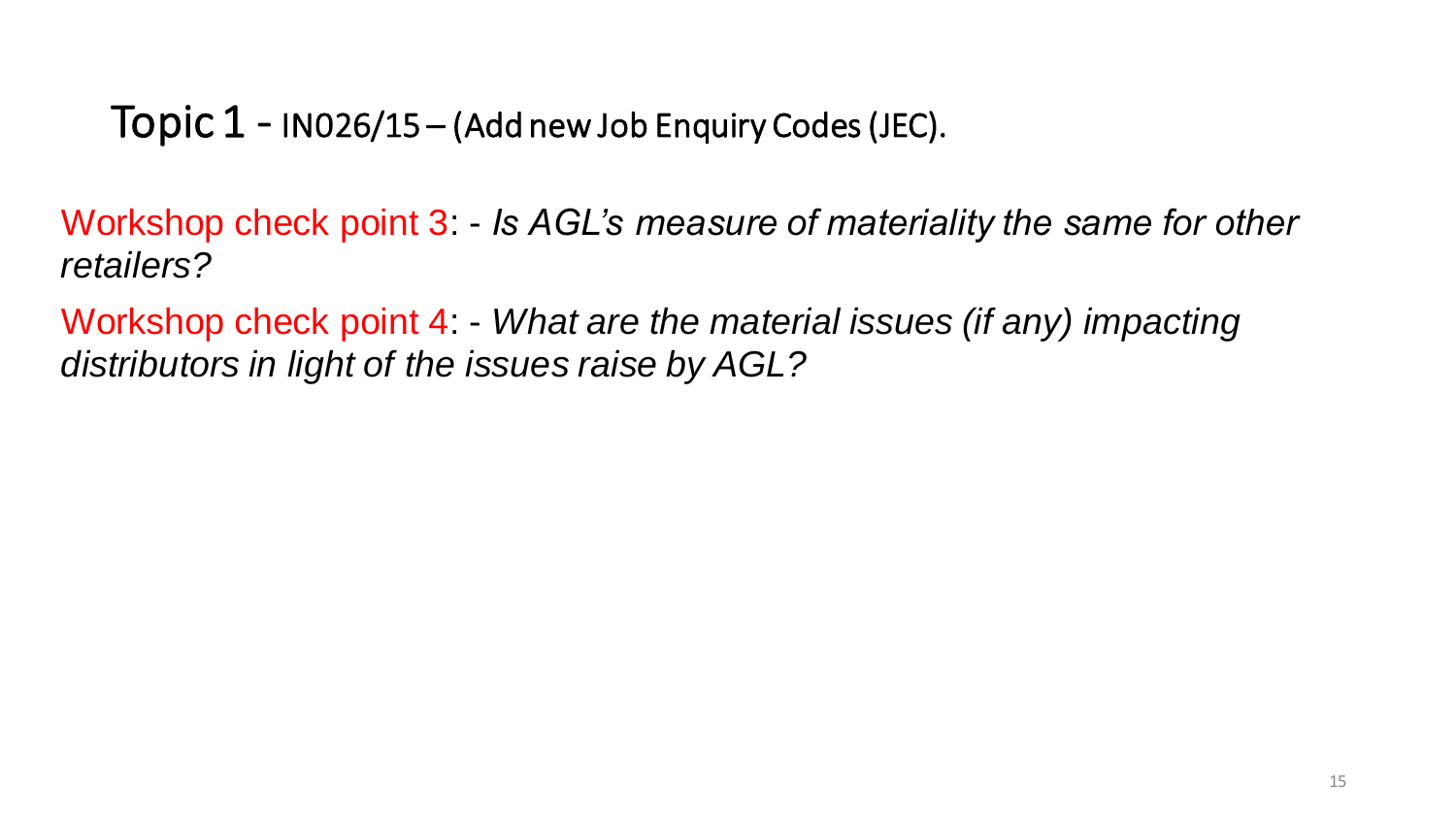#### **Proposed Way forward**

1. Involves a better utilisation of the existing JEC field rather introducing a new field in the SOR.

- Additional JECs is to use the existing 3 letter JEC as the base (parent), and then add a  $4<sup>th</sup>$ letter (child) at the end to identify the reason.
	- AML example:

*These are mentioned in the NRR*

|  | <b>ENQUIRY</b><br><b>CODE</b> | <b>BRIEF DESCRIPTION</b>                                |
|--|-------------------------------|---------------------------------------------------------|
|  | <b>AML</b>                    | Attach Locks/Plugs to Meter for Debt                    |
|  | AMLN                          | Attach Locks/Plugs to Meter for Non-Payment             |
|  | AMLU                          | <b>Attach Locks/Plugs to Meter for Unknown Customer</b> |
|  | <b>AMLC</b>                   | Attach Locks/Plugs to Meter for Breach of Contract      |
|  | <b>AMLI</b>                   | Attach Locks/Plugs to Meter for Illegal Usage           |
|  | <b>AMLC</b>                   | <b>Attach Locks/Plugs to Meter for Customer Request</b> |
|  | <b>AMLM</b>                   | <b>Attach Locks/Plugs to Meter for Move Out</b>         |
|  | <b>AMLS</b>                   | <b>Attach Locks/Plugs to Meter for Safety</b>           |
|  | <b>AMLW</b>                   | <b>Attach Locks/Plugs to Meter for Site Works</b>       |
|  | AMLO                          | <b>Attach Locks/Plugs to Meter for Other</b>            |

#### **COLOR CODE LEGEND**

= An existing parent JEC. This parent JEC is already in the aseXML JEC enumeration table and already defined as an allowable value in the technical protocol document.

= Proposed new child JEC to be added to the aseXML JEC enumeration table and defined as a allowable value in the technical protocol document and it has an existing parent JEC.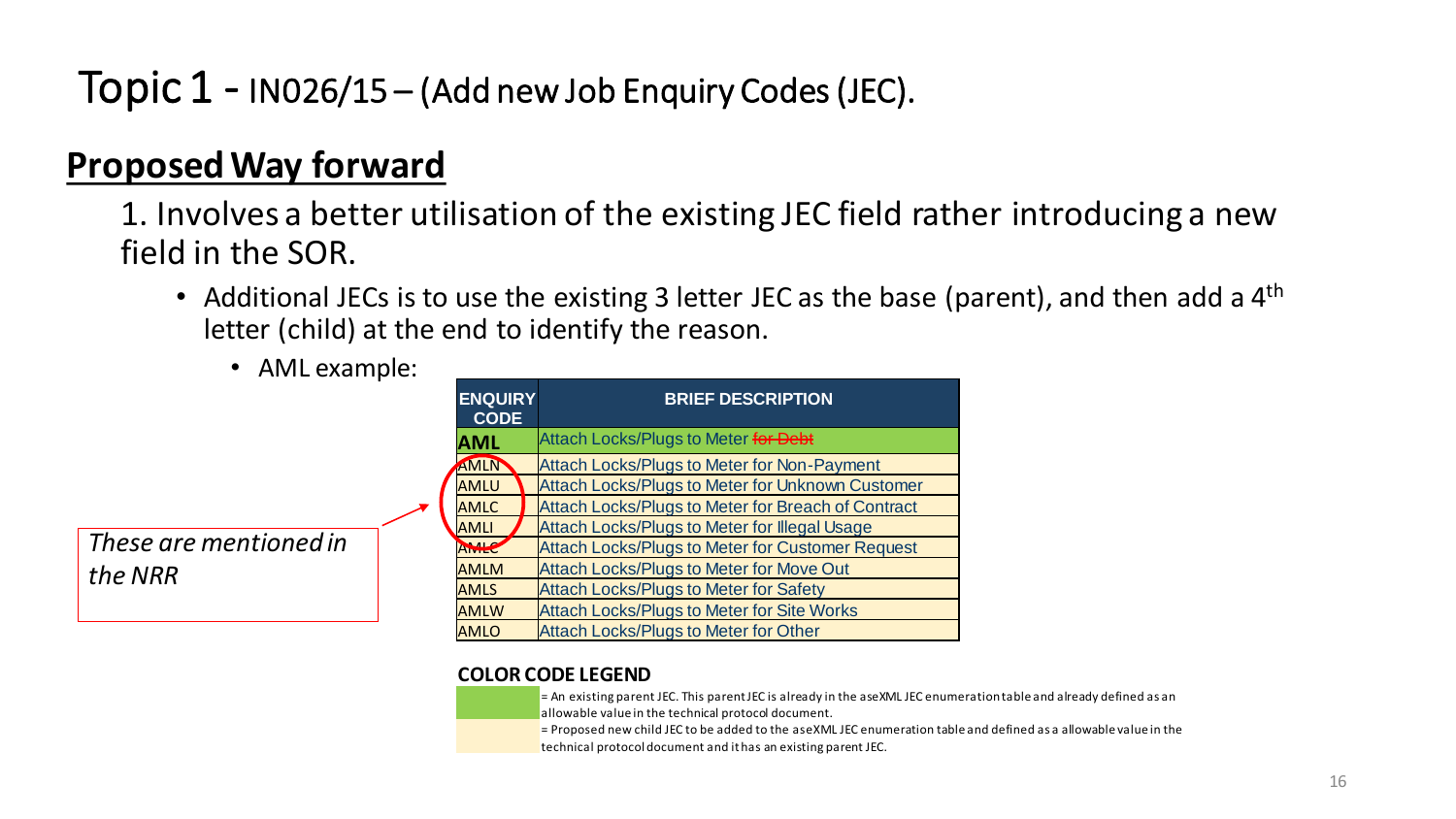#### **Proposed Way forward** *(continued)*

1. Involves a better utilisation of the existing JEC field rather introducing a new field in the SOR *(continued)* .

• Participants back office systems could use the brief description in any drop down menu list



• In addition to AML, similar use of the  $4<sup>th</sup>$  letter would also apply to the following

| <b>HOUIRY</b><br><b>COD</b> | <b>BRIEF DESCRIPTION</b>                    |
|-----------------------------|---------------------------------------------|
| <b>DSD</b>                  | Disconnect Service in Street for Debt       |
| <b>MRF</b>                  | <b>Meter Refix</b>                          |
| <b>MRM</b>                  | <b>Meter Remove</b>                         |
| <b>RML</b>                  | <b>Remove Locks/Plugs to Meter for Debt</b> |
|                             |                                             |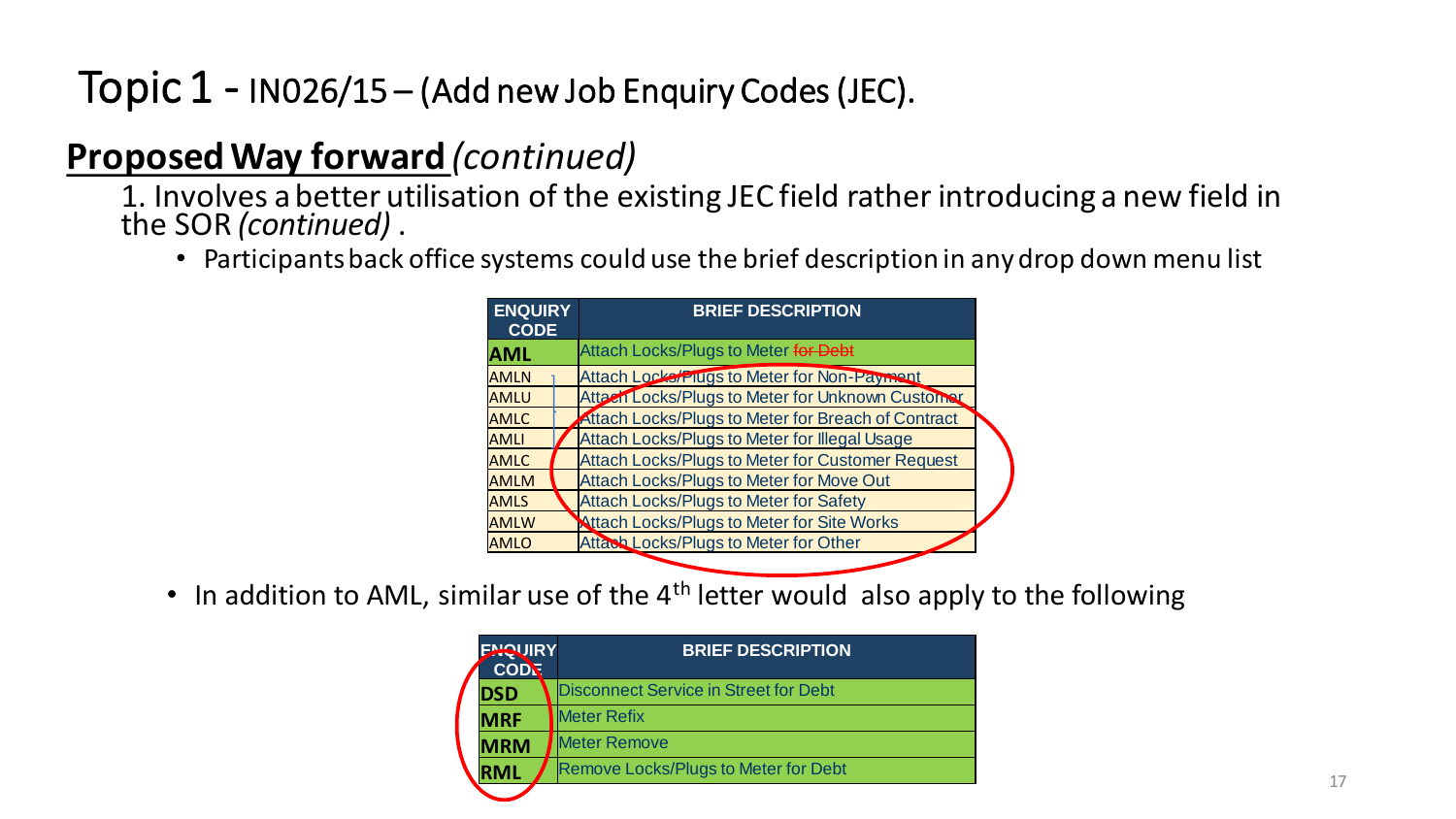#### **Proposed way forward** *(continued)*

2. Add new JEC to remove the over use of "OTH".

- New JEC are
- **ENQUIRY CODE BRIEF DESCRIPTION DMS** Downgrade Meter Size **PRU** Pressure Upgrade **RCH** Regulator Change

3. Keep some "spares" to avoid the need for a schema release to add JECs

| <b>ENQUIRY</b><br><b>CODE</b> | <b>BRIEF DESCRIPTION</b>                                                                        |
|-------------------------------|-------------------------------------------------------------------------------------------------|
| <b>WWW</b>                    | This is reserved for future use without the need for a schema release for it to be implemented. |
| <b>WWWA</b>                   | This is reserved for future use without the need for a schema release for it to be implemented. |
| <b>WWWB</b>                   | This is reserved for future use without the need for a schema release for it to be implemented. |
| <b>ZZZ</b>                    | This is reserved for future use without the need for a schema release for it to be implemented. |
| <b>ZZZA</b>                   | This is reserved for future use without the need for a schema release for it to be implemented. |
| <b>ZZZB</b>                   | This is reserved for future use without the need for a schema release for it to be implemented. |

4. Adding new JECs to the aseXML enumeration will mean participants need to adopt an aseXML schema version greater than r38.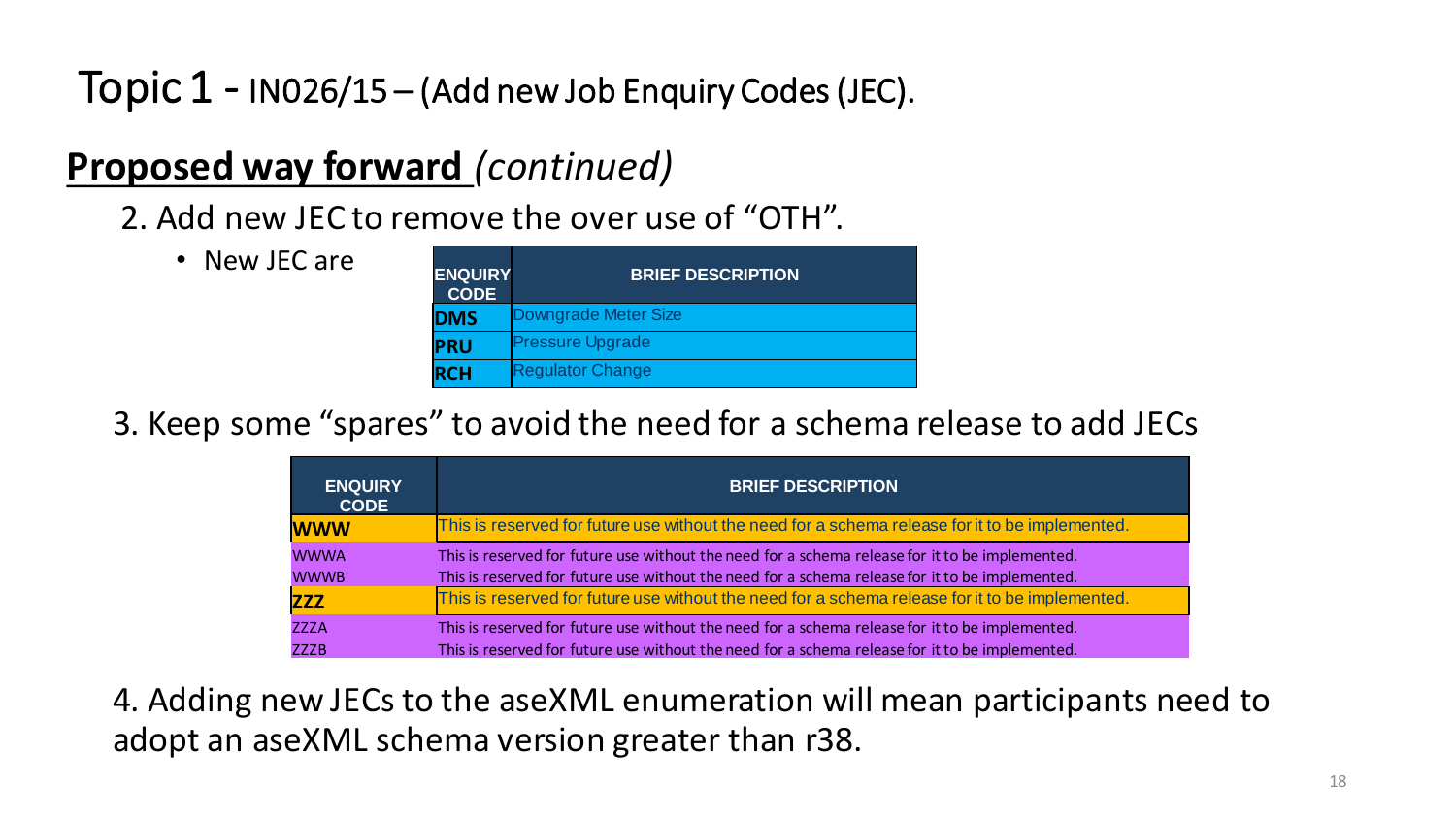#### **Proposed Way forward** *(continued)*

Next steps

- If there is overwhelming majority support that additional JECs will resolve the issues and this proposal will result in a net benefit to industry as a whole<sup>#</sup>, then
	- Finalise the list of additional JECs (RBS and DBs) no later than Friday  $7<sup>th</sup>$  Aug
	- Raise ASWG change request to add the new JEC to the enumeration table (AEMO).
	- Commence consulting on technical changes and those changes be implemented with IN003/20 (GLS) and IN011/20 (CDN/CDR) (AEMO). No later than the  $17<sup>th</sup>$  Aug.
	- Recommend that AGL withdraw the IN010/20 (Service Order Request: Add new element - Reason Code)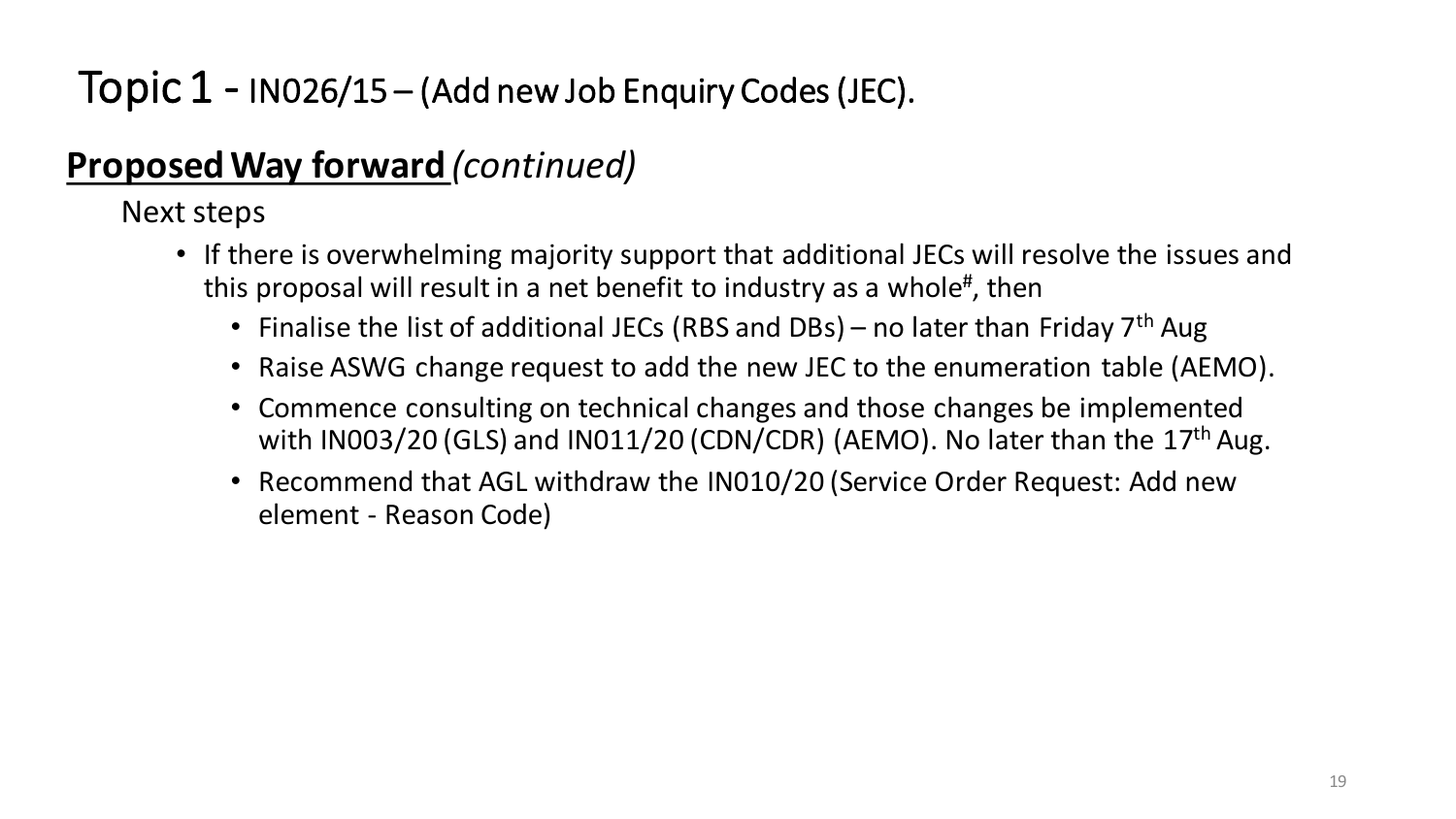Workshop check point 5: - *General discussion about the proposal.* 

Workshop check point 6: - *Gauge support and net benefit thoughts to determine if the proposal move to the formal consultation stage.*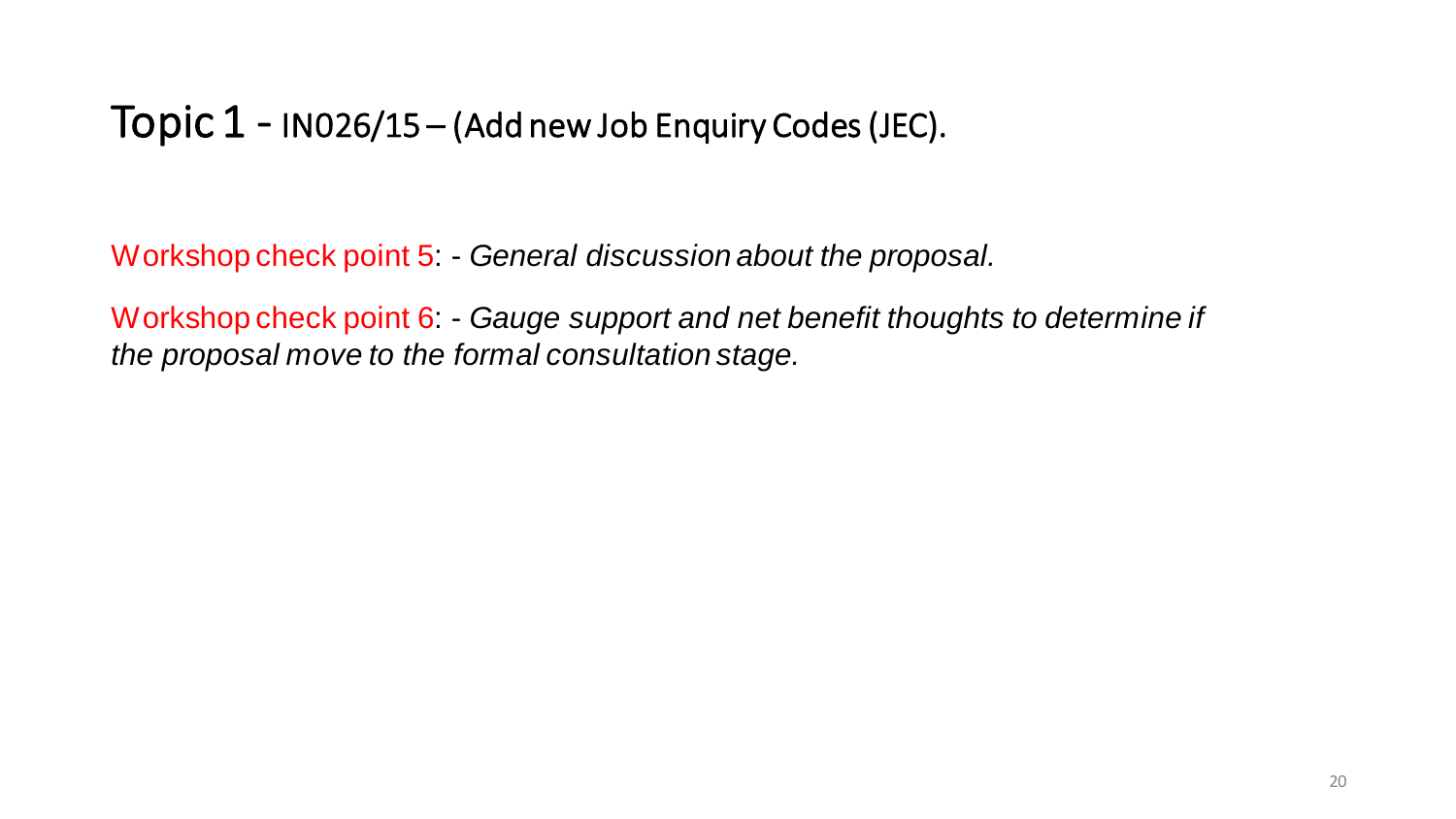Topic 2 - IN010/20 (Service Order Request: Add new element - Reason Code).

• Can this initiative be withdrawn?

Workshop check point 7: - *Question for AGL. Can IN010/20 initiative be withdrawn.*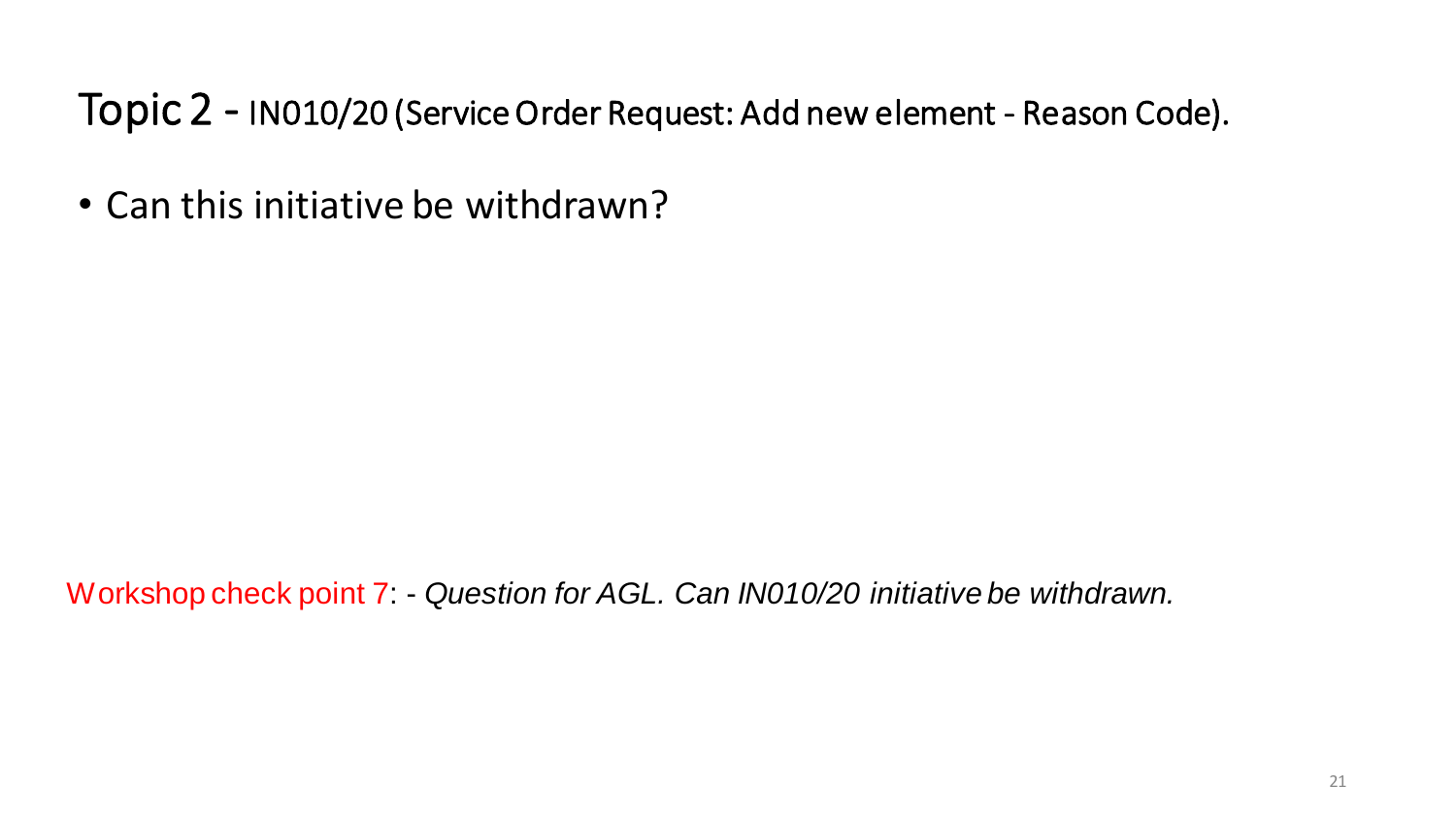# Time for Break

Afternoon session 3:00pm-5:00pmAEST (1:00pm-3:00pmAWST) Deadlines for the Q4 2021 bundle release Topic 3 - IN002/15W (New Service Order Job Enquiry Code (JEC) for Disconnecting / Reconnecting a Delivery Point (TCI and TCR)) Proponent ATCO. Topic 4 - IN009/19W (Meter Status in MIRN Discovery Response) Proponent AGL.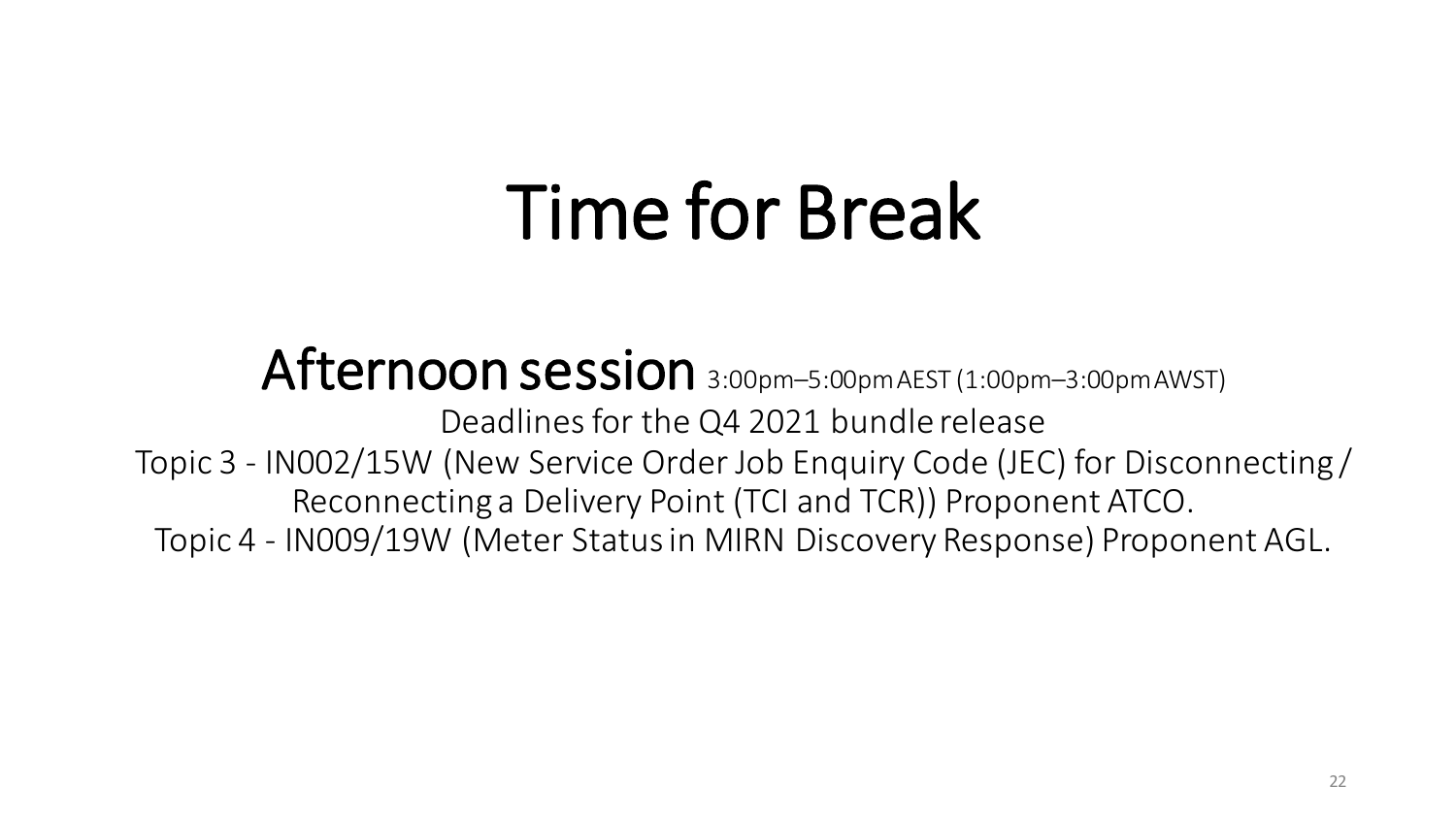## Deadlines for the Q4 2021 bundle release

#### **Deadlines for the Q4 2021 bundle release:**

- AEMO internal project deadline to finalise Gas Life Support (GLS) requirements and the "adds-on" discussed at the February bundled workshop is now overdue.
	- To mitigate any further slippages, AEMO has set a industry deadline for the "add-on". That deadline is the formal consultation (first stage PPC) **MUST** be published on AEMO website by **Monday 17 August 2020.**
	- To meet the above formal consultation, any pre consultation (GMI) feedback / decision **MUST** concluded on **Monday 10 August 2020**.
	- Failure to meet these dates, will mean the "add-on" initiative will not form part of the Q4 2021 bundle release.
	- Noting the above the Q4 2021 bundled release currently comprises:
		- IN003/20 Add Gas Life Support transaction including schema uplift to r38, (east coast)
		- IN011/20 Modify CDN trans and add CDR trans (east coast)
		- IN003/20W Add trans CND and CDR including schema uplift to r38 (west coast)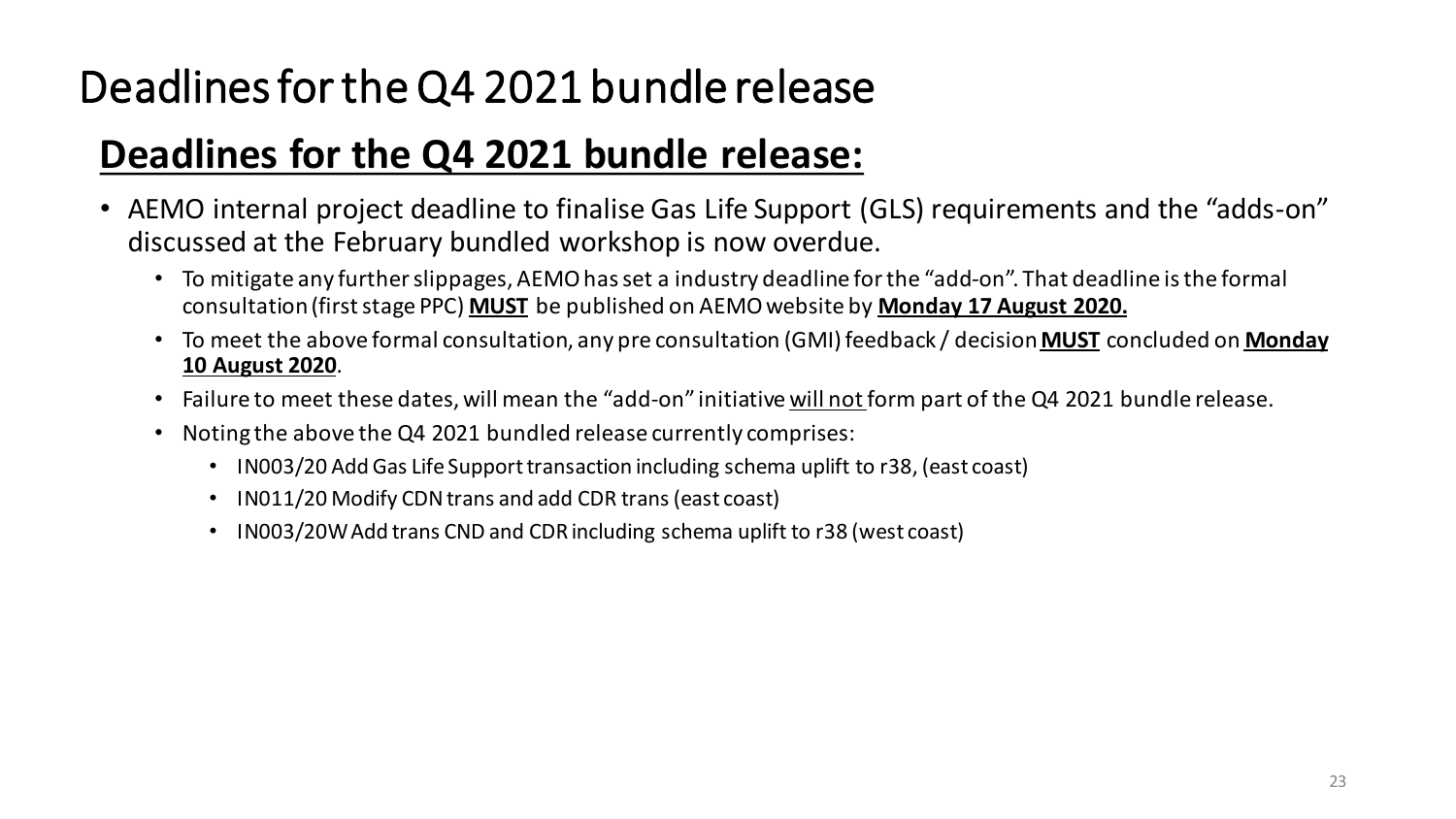• ATCO Gas has proposed the addition of the following two Job Enquiry Codes (JECs):

| $\bullet$ 1 | Work Type                                    | Description                                      | Used in the<br>following<br>jurisdictions | Proposed JEC |
|-------------|----------------------------------------------|--------------------------------------------------|-------------------------------------------|--------------|
|             | <b>Trailing Air Coupling</b><br>Installation | New Disconnection Method - Trailing Air Coupling | WA only                                   | <b>TCI</b>   |
|             | <b>Trailing Air Coupling</b><br>Removal      | New Reconnection Method                          | WA only                                   | <b>TCR</b>   |

• This will necessitate a move to an aseXML schema version beyond r38—i.e. the new job enquiry codes are not part of r38, so industry would have to move to a further schema with them included (IN003/20W, which is currently under consultation, only requires moving to r38)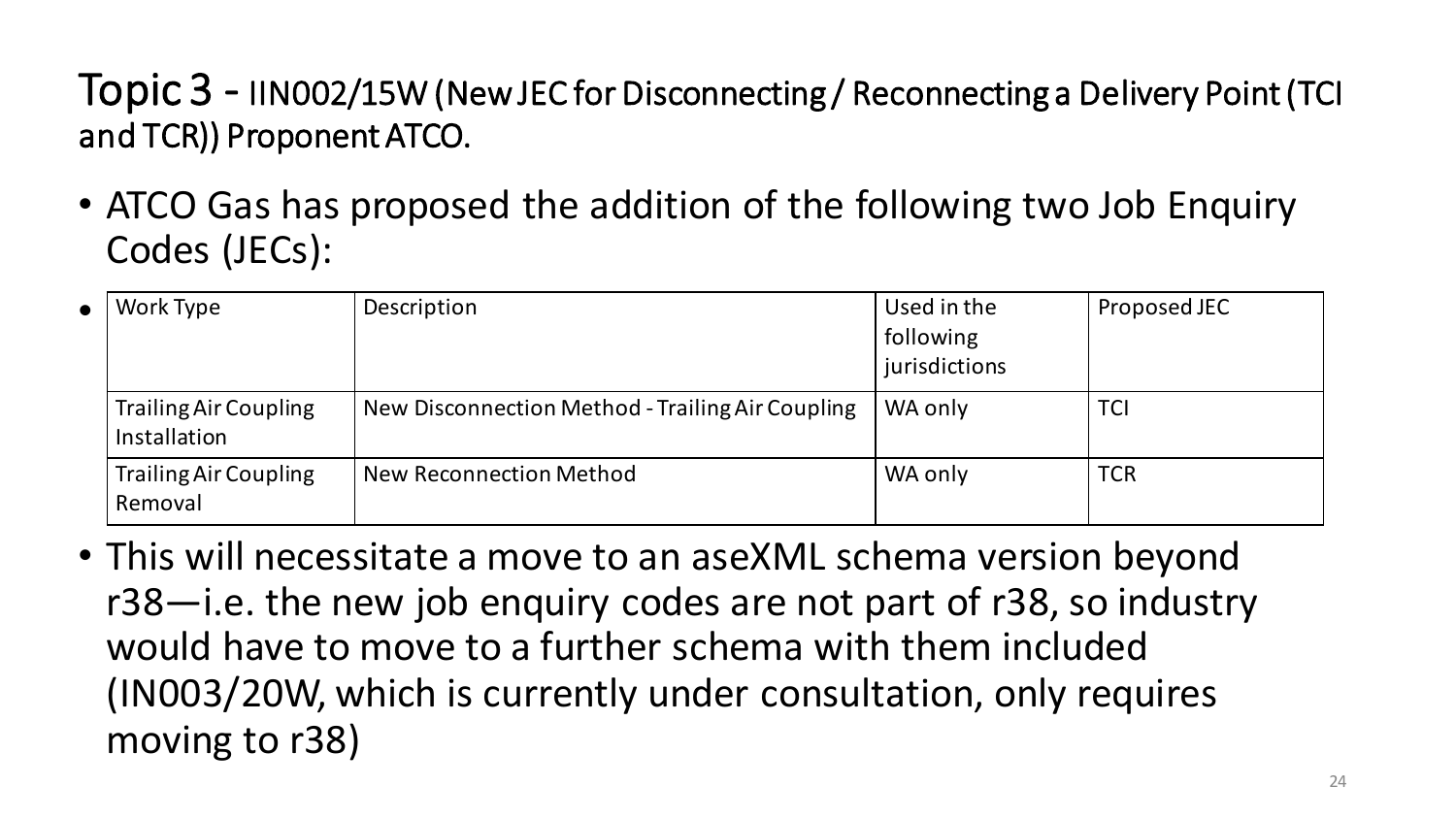- All feedback to the GMI was supportive of the overall technical design
- AGL, Alinta Energy, and Simply Energy expressed that the benefits would exceed the costs. Origin Energy expressed that the costs would exceed the benefits.
- Workshop check point 7: *Do WA participants believe there is sufficient consensus on costs and benefits to proceed with a*  formal consultation on this initiative, given that a WA schema *uplift is likely as part of IN003/20W?*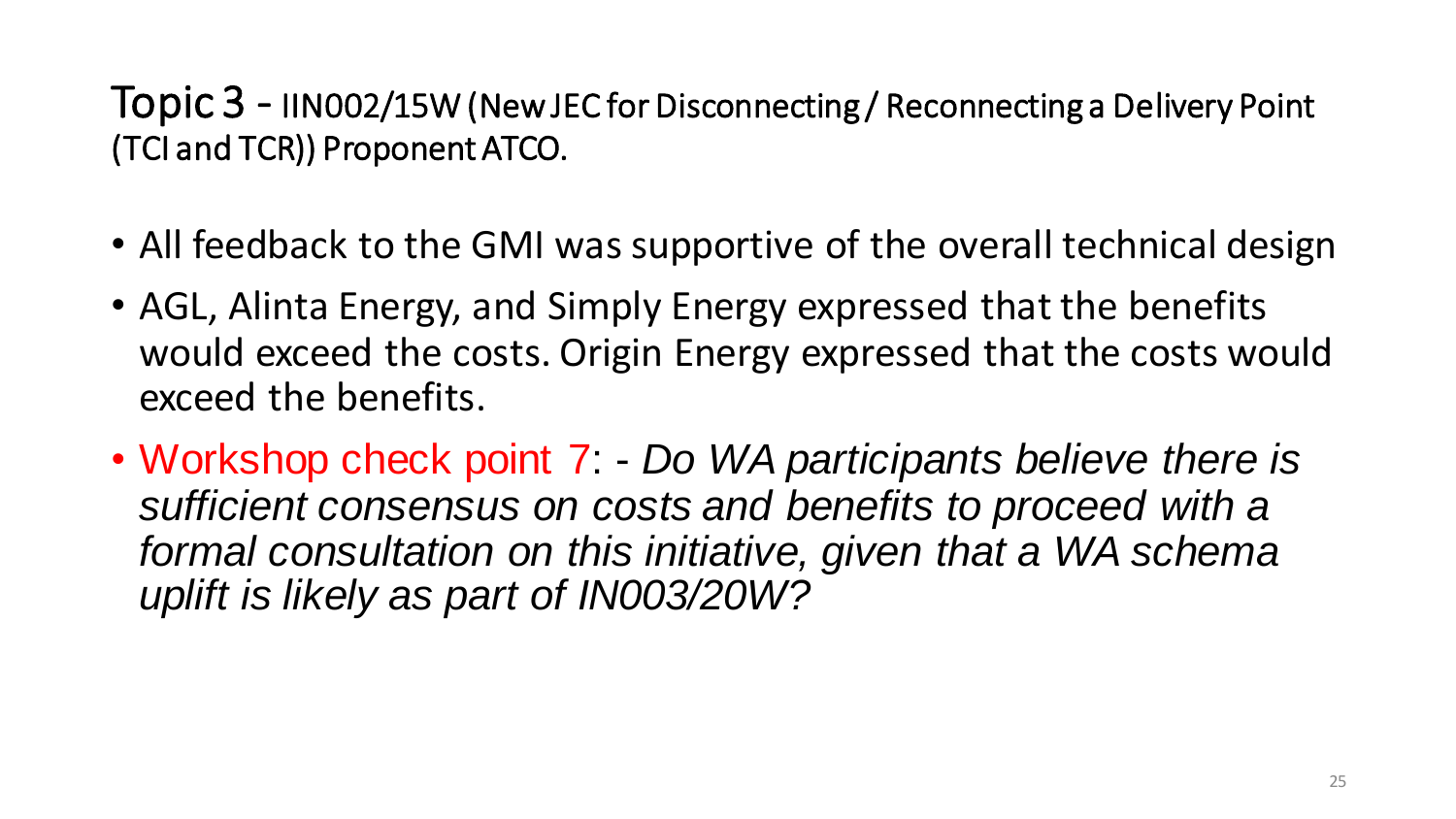• AGL proposed for WA to adopt that the TCI / TCR job codes have the same extended enumerations as the proposed east coast changes, e.g. TMIN (TMI for non-payment), TMIU (TMI for unknown customer), and so on (see table below for reference to the relevant east coast codes)

| <b>ENQUIRY</b><br><b>CODE</b> | <b>BRIEF DESCRIPTION</b>                           |  |  |
|-------------------------------|----------------------------------------------------|--|--|
| <b>AML</b>                    | Attach Locks/Plugs to Meter for Debt               |  |  |
| <b>AMLN</b>                   | Attach Locks/Plugs to Meter for Non-Payment        |  |  |
| AMLU                          | Attach Locks/Plugs to Meter for Unknown Customer   |  |  |
| <b>AMLC</b>                   | Attach Locks/Plugs to Meter for Breach of Contract |  |  |
| <b>AMLI</b>                   | Attach Locks/Plugs to Meter for Illegal Usage      |  |  |
| <b>AMLC</b>                   | Attach Locks/Plugs to Meter for Customer Request   |  |  |
| <b>AMLM</b>                   | Attach Locks/Plugs to Meter for Move Out           |  |  |
| <b>AMLS</b>                   | Attach Locks/Plugs to Meter for Safety             |  |  |
| <b>AMLW</b>                   | Attach Locks/Plugs to Meter for Site Works         |  |  |
| <b>AMLO</b>                   | Attach Locks/Plugs to Meter for Other              |  |  |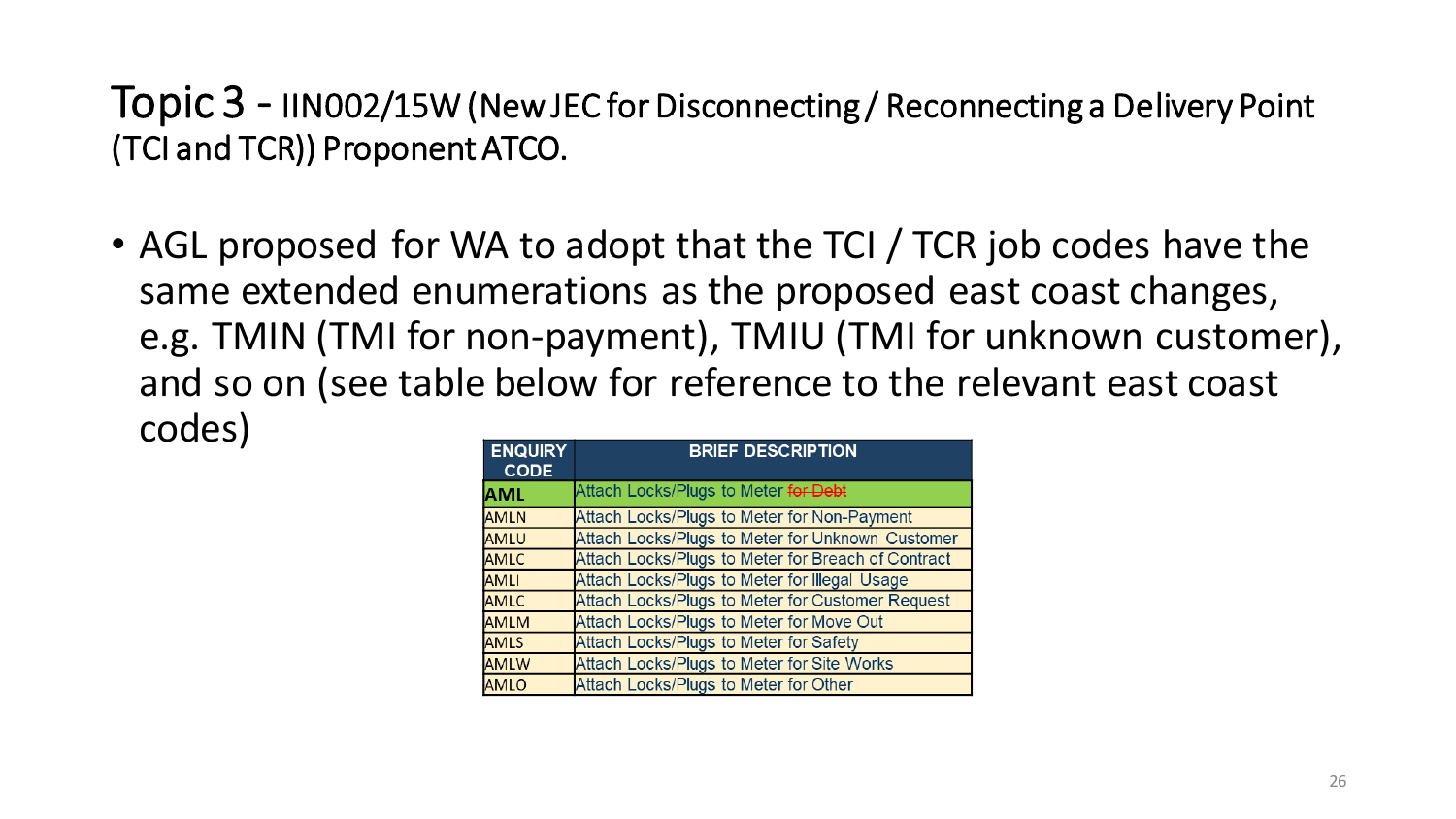• Workshop check point 8: - *Do WA participants want to adopt the sub-enumerations, as in the proposed east coast changes, to allow for additional granularity to be conveyed in the transaction?*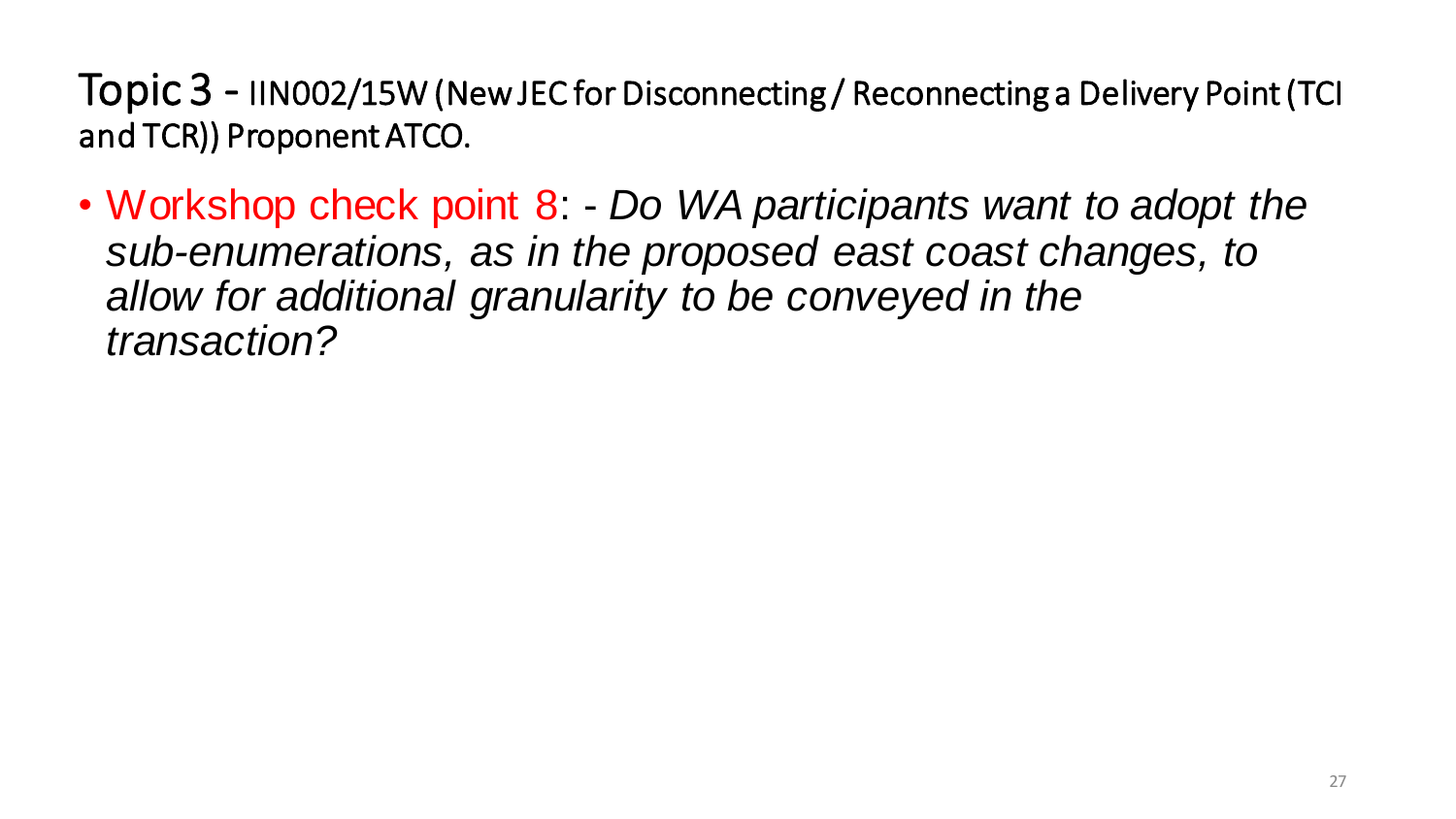#### **Introduction:**

The proponent AGL initially submitted a GMI to include the Meter Status field in MIRN Discovery Response and also introduce new values for Meter Status.

AGL subsequently submitted another GMI to include the Meter Status field only and proposed adding new Meter Status values separately.

AEMO analysed the GMI's provided by AGL and presented its outcome at the GRCF June 2020 meeting.

Following discussion on AEMO's analysis, AGL was requested to prepare a paper outlining scenarios for various Meter Statuses for disconnection and reconnection.

Following slides present scenarios prepared by AGL.

2. Click [here](https://www.aemo.com.au/-/media/files/gas/retail_markets_and_metering/market-procedures/sa_and_wa/2020/frc-b2b-system-interface-definitions-v46.pdf?la=en) to view the SA/WA FRC B2B System Interface. Page 103 to 114 contains details about the current format of the MIRN DiscoveryResponse transaction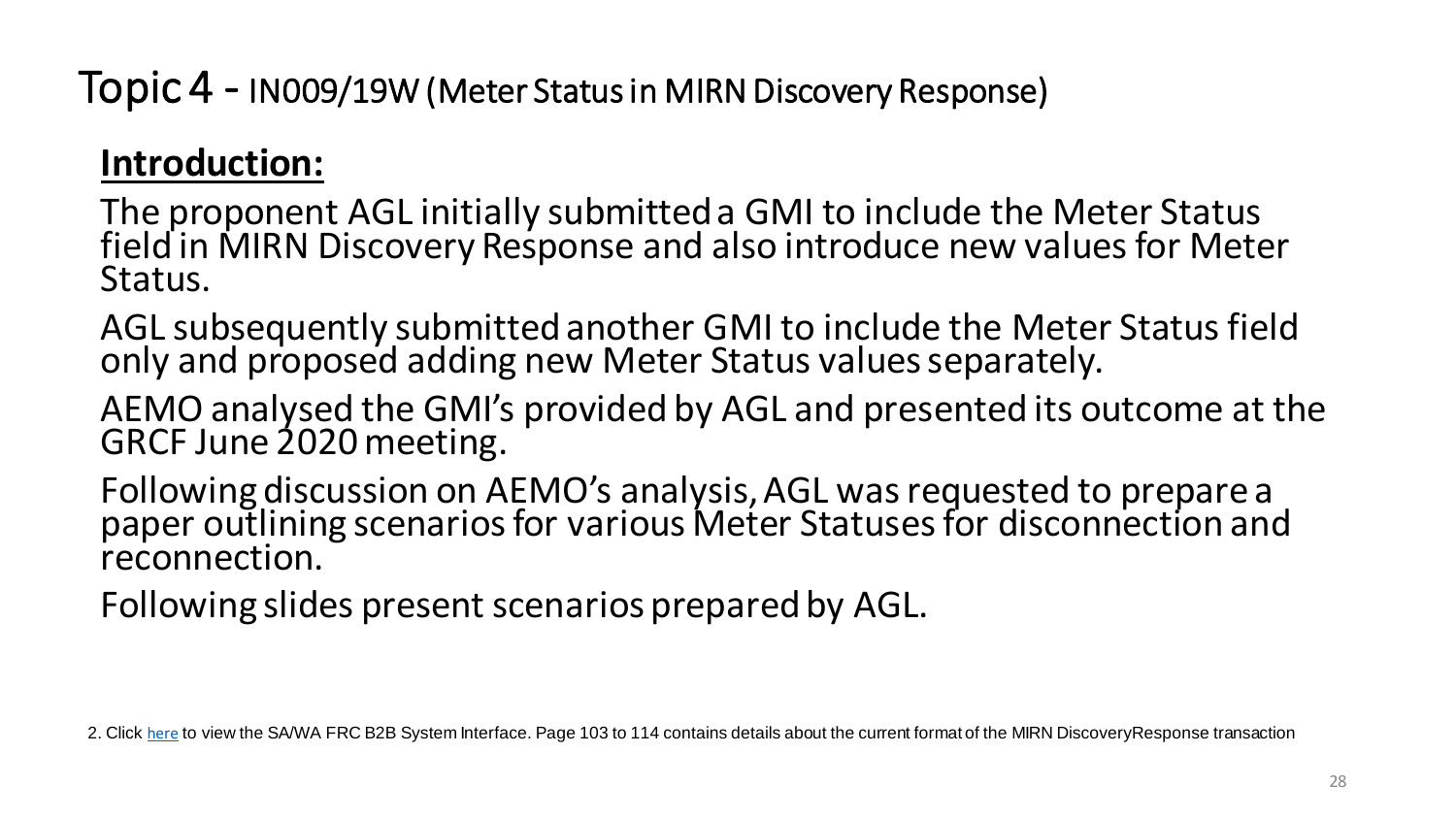#### Process Diagram showing how Meter Status assists the Retailer



passed to the retailer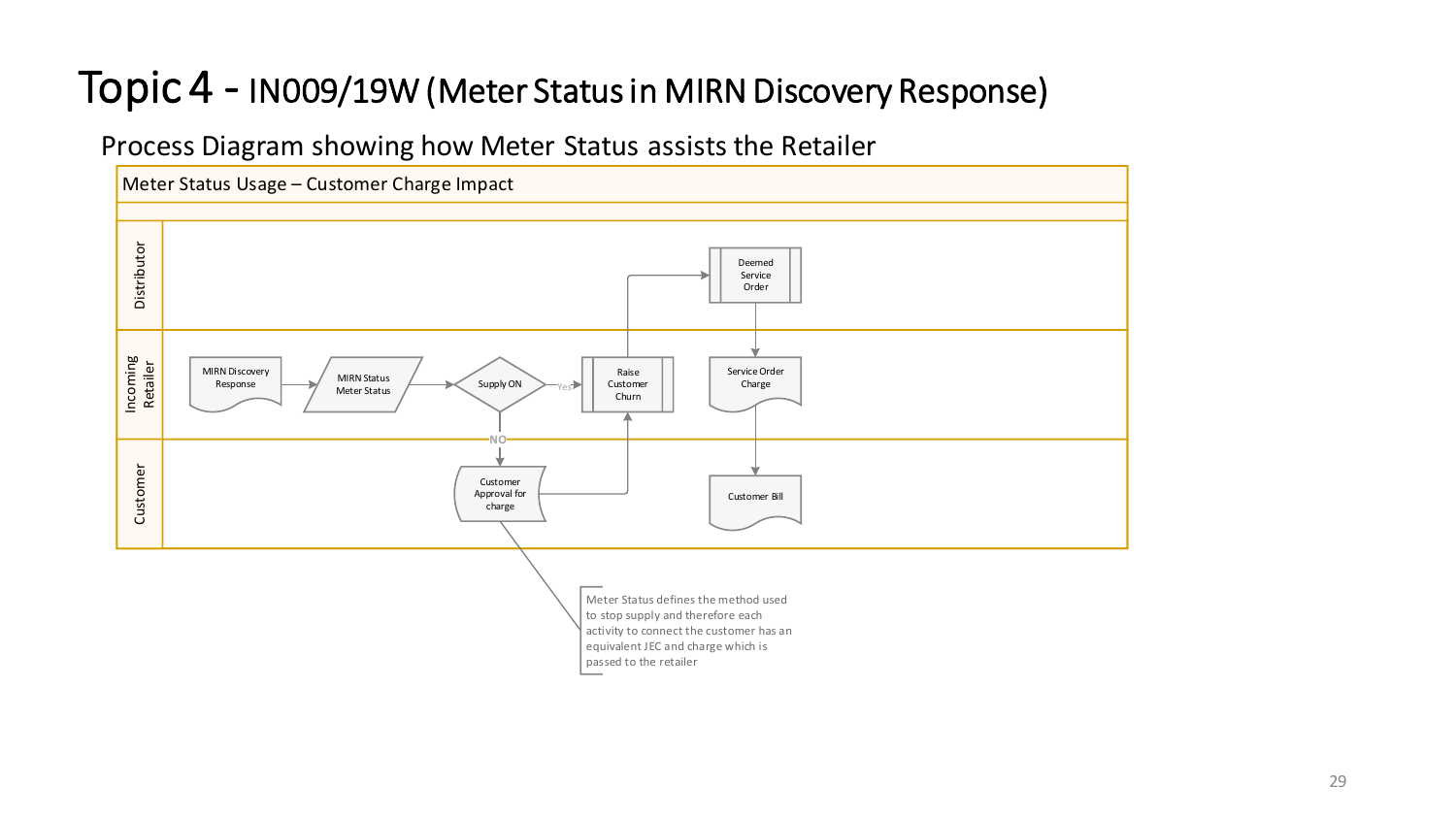• Workshop check point 9: - *Evaluate the level of GRCF consensus on the present scenario.*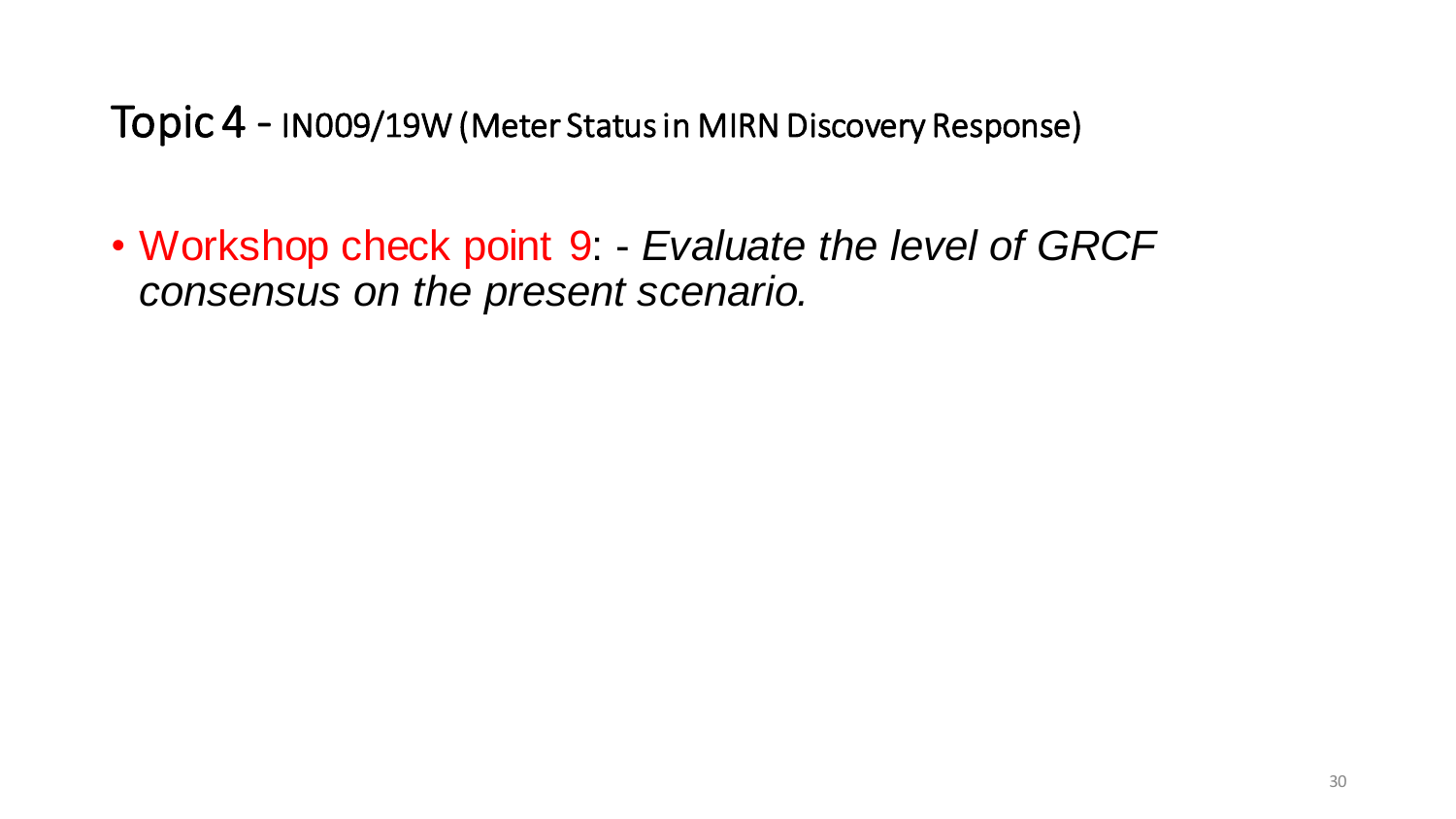#### **Issue:**

WA MIRN Discovery provides various pieces of information including MIRN Status. When the MIRN Status is De-Commissioned it indicates that the Meter has been disconnected in some fashion.

When Meter Status is provided, the combination of MIRN Status and Meter Status can indicate the method used to disconnect a site (noting the inconsistency in MRM).

By including Meter Status an incoming Retailer can determine the method used to disconnect a site, and therefore the cost of the job to reconnect the site.

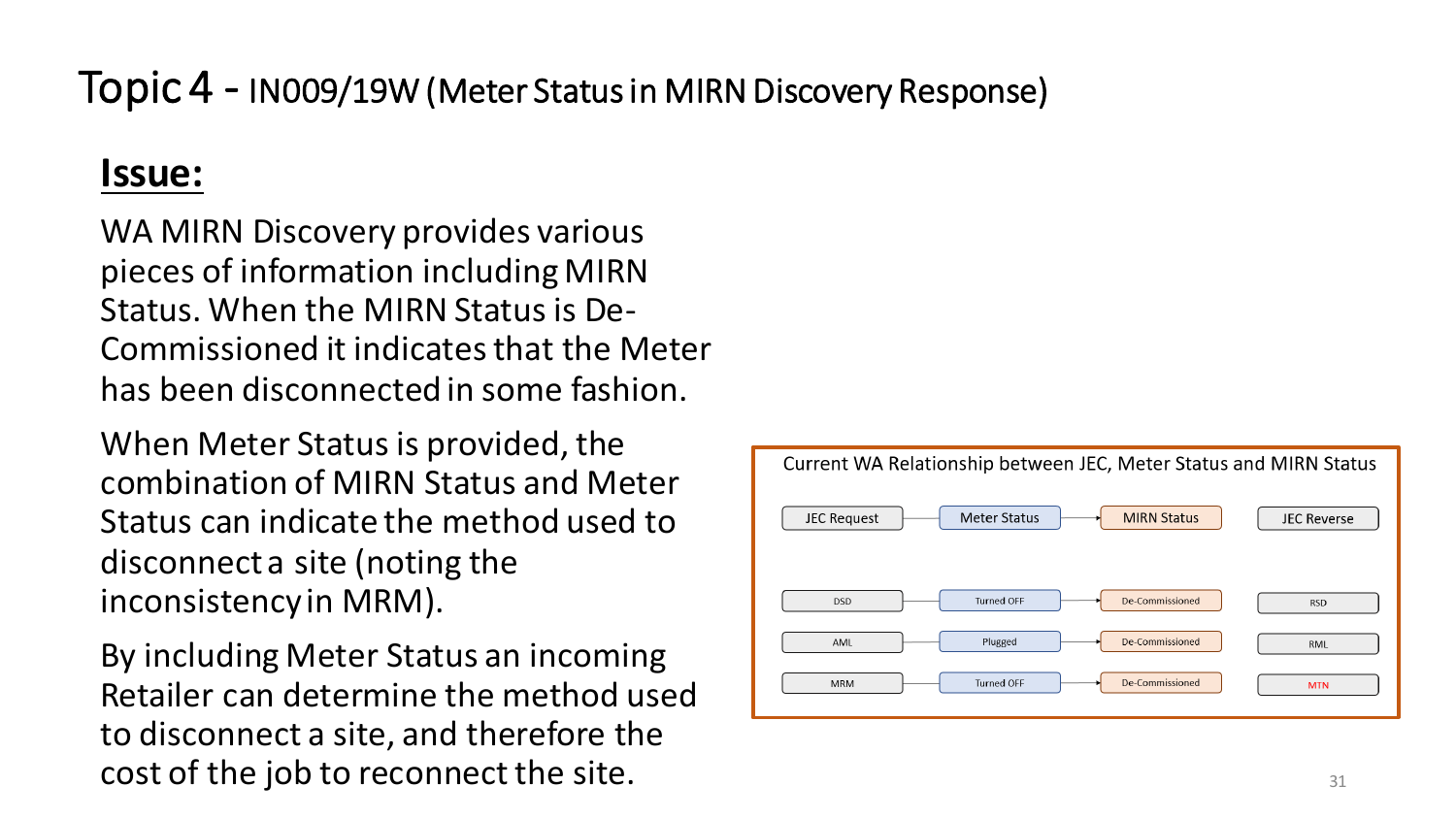#### **Impact:**

The inclusion of Meter Status allows the retailer to ensure that the customer is prepared to pay the reconnection costs without a manual communication cycle with ATCO to determine the disconnection method.

This issue impacts a portion of the customer transfers and causes cancellations and delays in customer transfers until the matter is resolved with the incoming customer.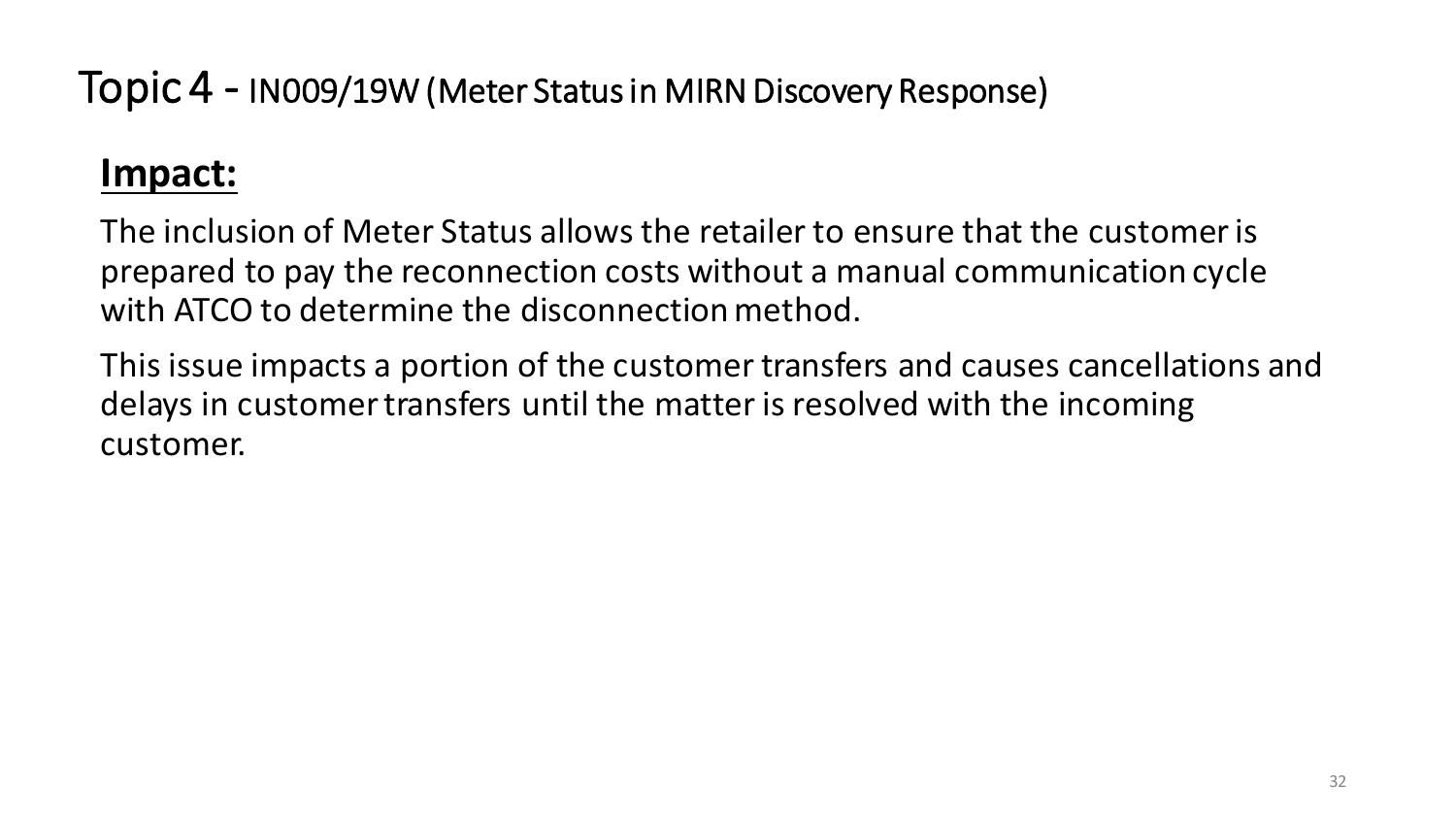Workshop check point 10: - *Is AGL's summary of the issue and impact the same for other retailers?*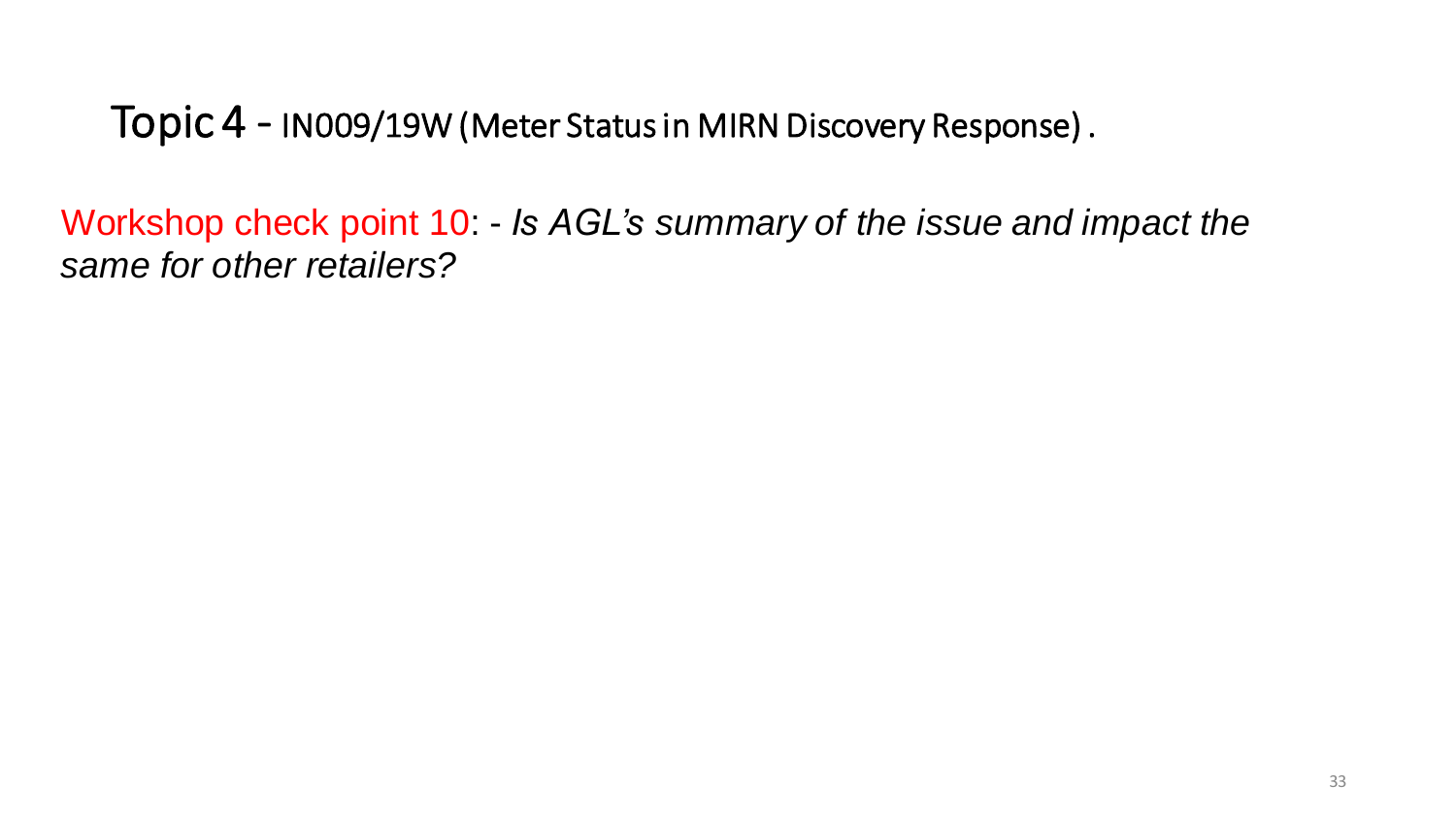#### **Proposed Way forward**

Inclusion of Meter Status in MIRN Discovery

- Meter Status field exists within the current schema format (r13) adopted by WA. The field format comprised the following enumeration values
	- Turned on
	- Turned off
	- Plugged
	- No meter
- Add existing field 'Meter Status' in MIRN Discovery Transaction (Note this field exists within the SA Market)
- Consultation required
- Changes required:
	- AEMO: Procedure Change, Modify the pre-production/certification environment responders to support updated format of the MIRN Discovery Response transactions
	-
	- ATCO: Include Meter Status field in MIRN Discovery Transaction sent • Participants: Receive Meter Status field in MIRN Discovery Transaction received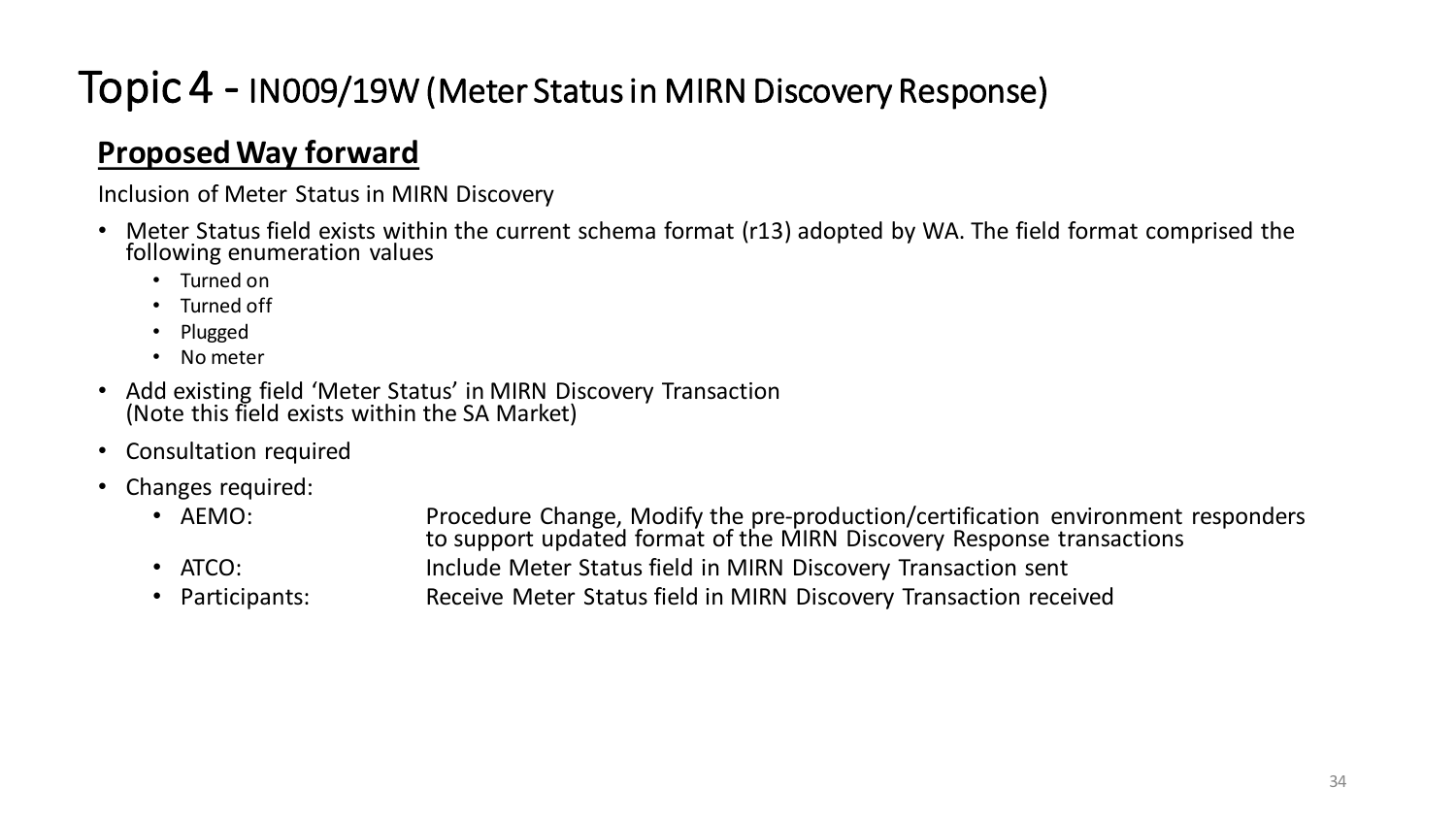# **Benefits:**

Clarity of information in MIRN discovery which removes the need for manual intervention when sites are disconnected which reduce gives

- Improved customer experience (quick/accurate information)
- Reduced number of transfer cancellations (re-en method / cost known)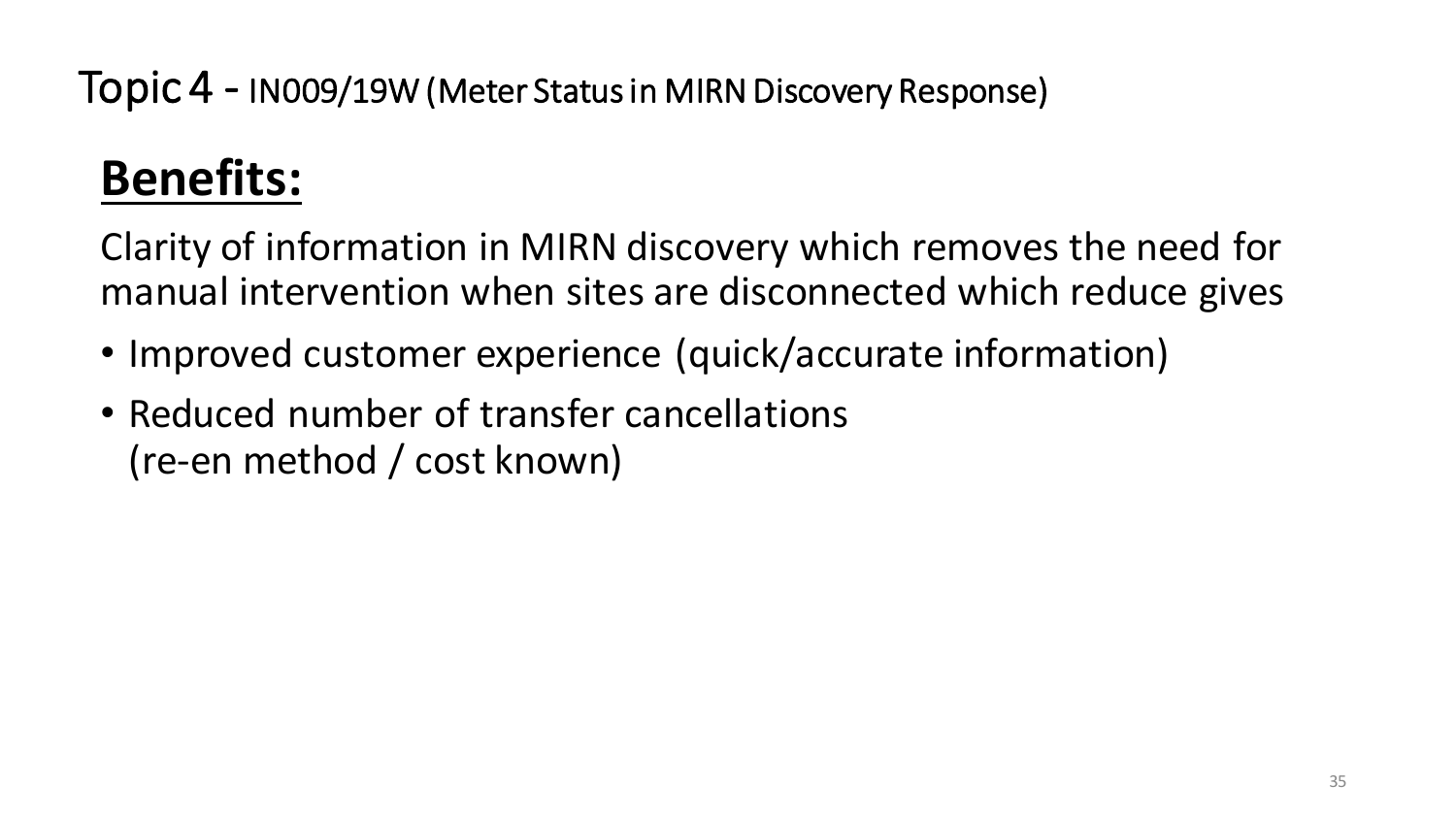Workshop check point 11: - *Is AGL's benefits the same for other retailers?* 

Workshop check point 12: - *General discussion about the proposal*

Workshop check point 13 Gauge support and net benefit thoughts to *determine if the proposal move to the formal consultation stage.*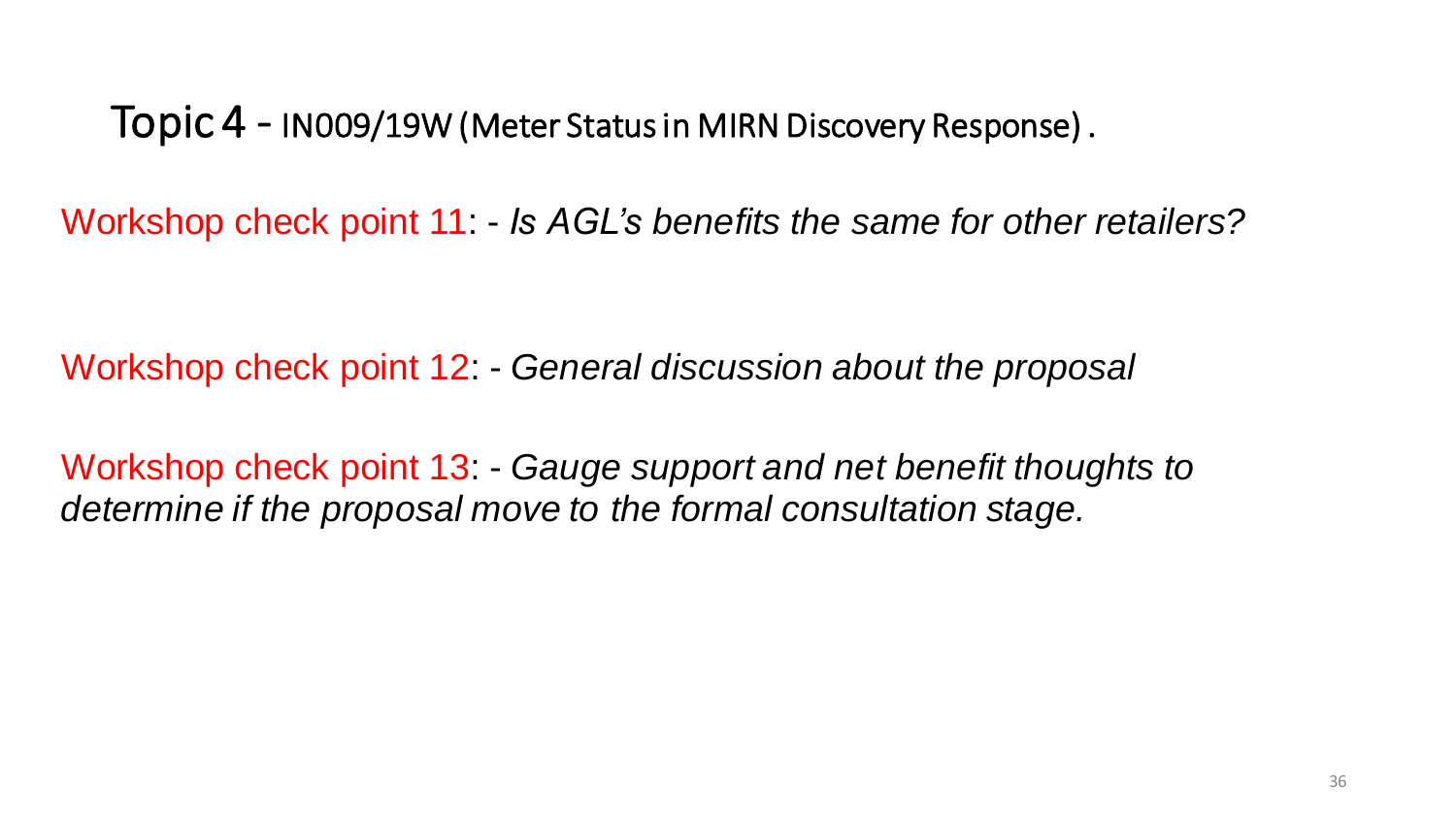#### **Secondary Issue**

- Meter Status enumeration used following Meter Removal service order
- WA currently Uses 'Turned Off' following a Meter Removal
- Build Pack 1 (eastern markets) specifies 'No Meter'
- AGL also proposes that the Meter Status following MRM (Meter Remove) JEC be changed to 'No Meter' to ensure unique combinations are used in the WA Market



#### **Introduction**

This document is an explanatory note to help understand the relationship between various MIRN and Meter statuses

#### Relationship between the MRN and Meter states

The following diagram illustrates the relationship between the MIRN and the Meter statuses and their valid combinations

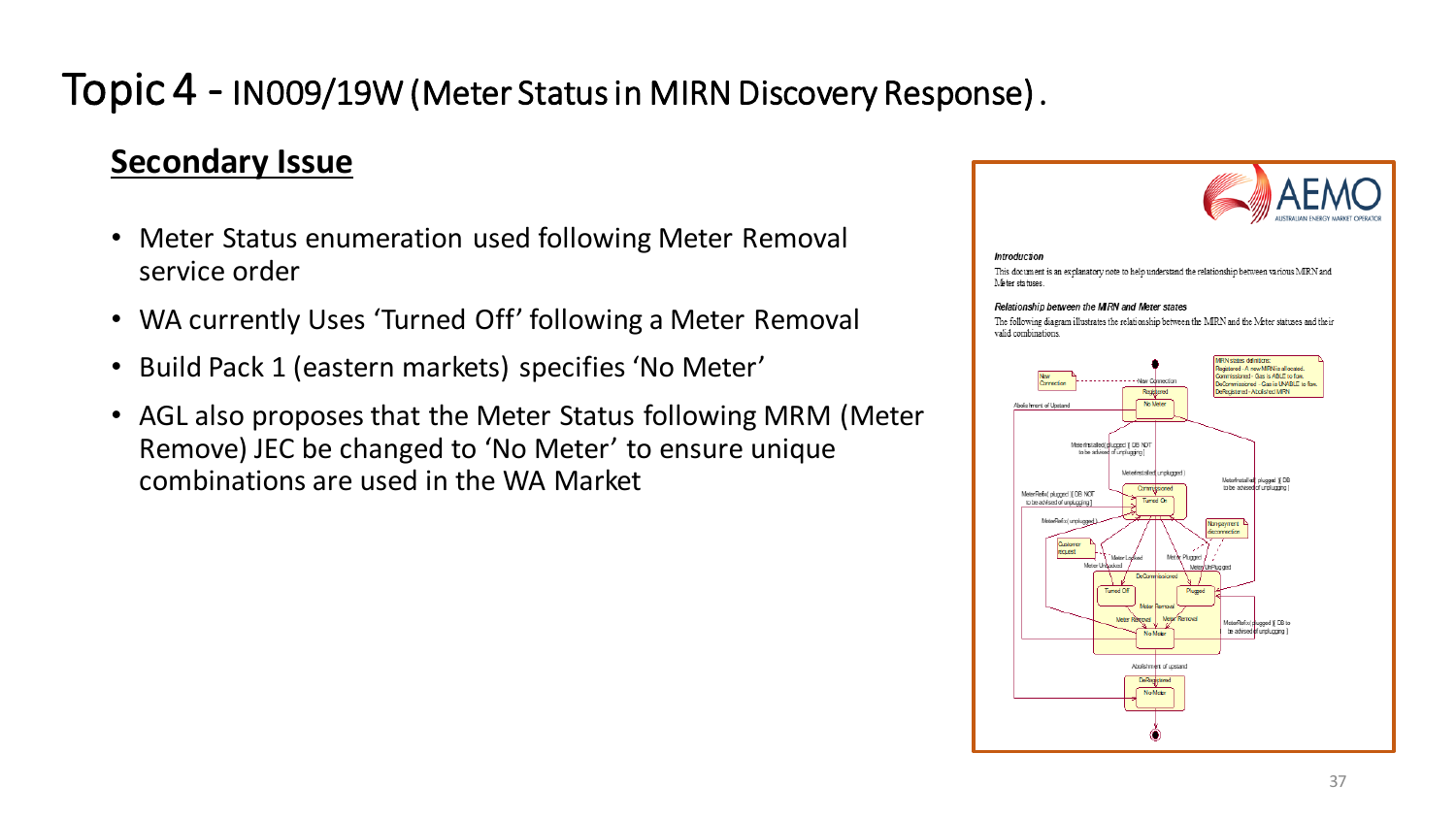Current WA Relationship between JEC, Meter Status and MIRN Status



Click [here](https://www.aemo.com.au/-/media/files/gas/retail_markets_and_metering/market-procedures/sa_and_wa/specification-pack/b2b-service-order-specifications--part-1-v23-clean.pdf?la=en&hash=66B10E5DD117963C909707C2950040AE) to view B2B Service Order Specifications Part 1.

Click [here](https://aemo.com.au/-/media/files/gas/retail_markets_and_metering/market-procedures/vic/gip/build_pack_1/participant-build-pack-1--process-flow-table-of-transactions-v35-clean.xlsx?la=en&hash=E93AC5D7EC08A406DA432DF7D526DEE3) to view the Victorian Participant Build Pack 1 (PBP1) – Table of Transactions. JEC tab. In WA this is know as B2B Service Order Specification Part 2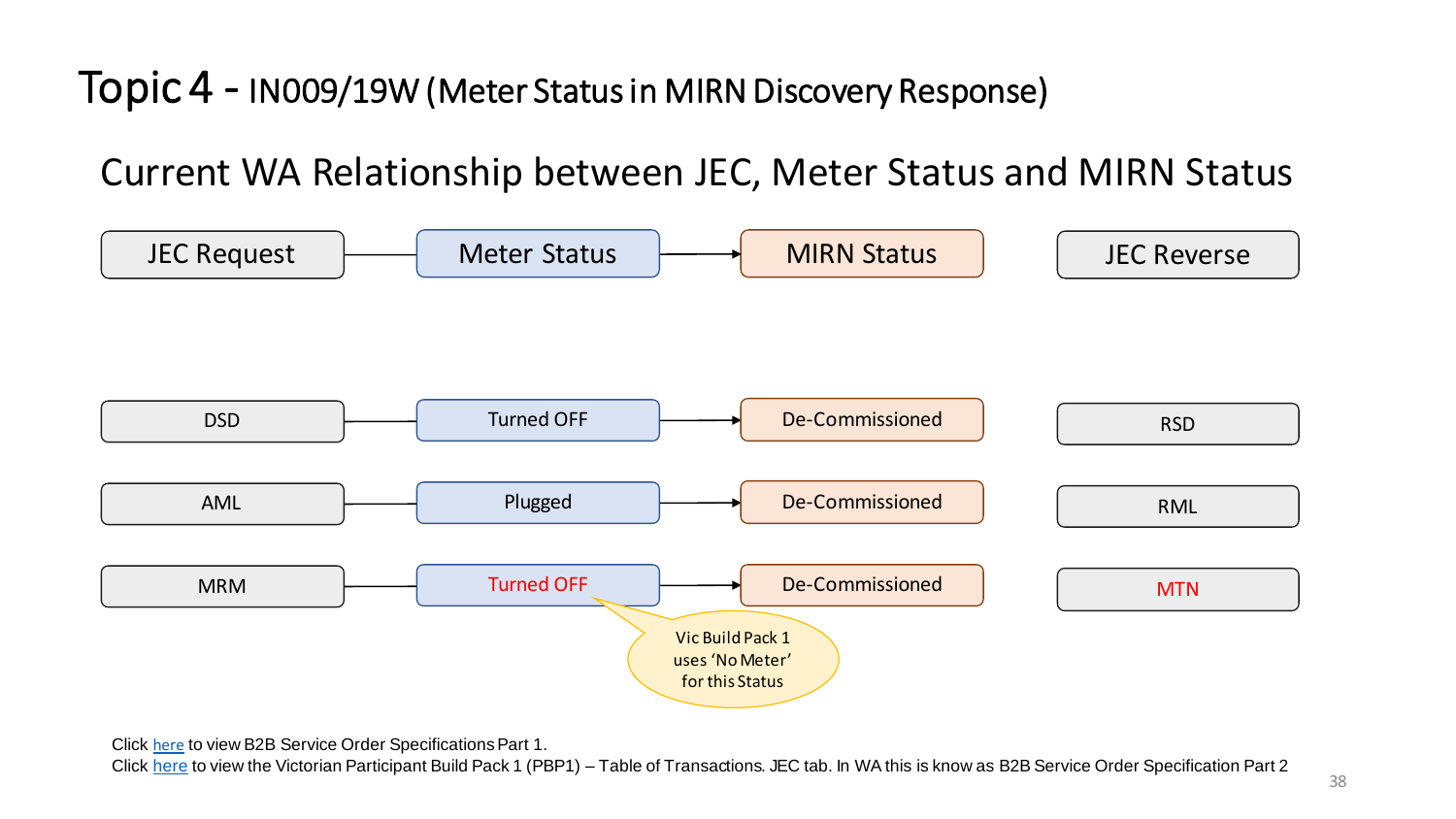Current WA Relationship between JEC, Meter Status and MIRN Status Topic 4 - IN009/19W (Meter Status in MIRN Discovery Response)

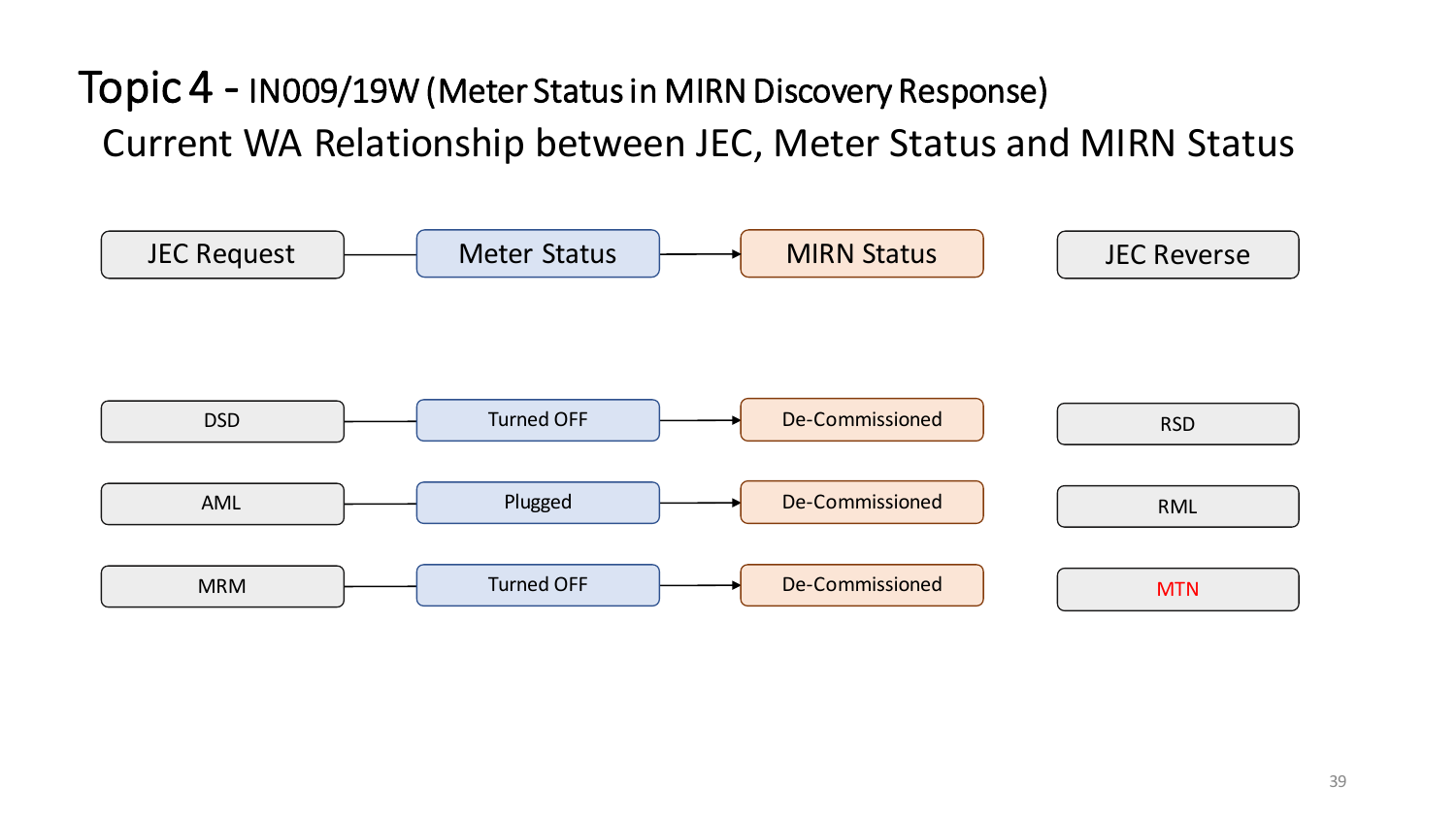#### Change Meter Status resulting from MRM

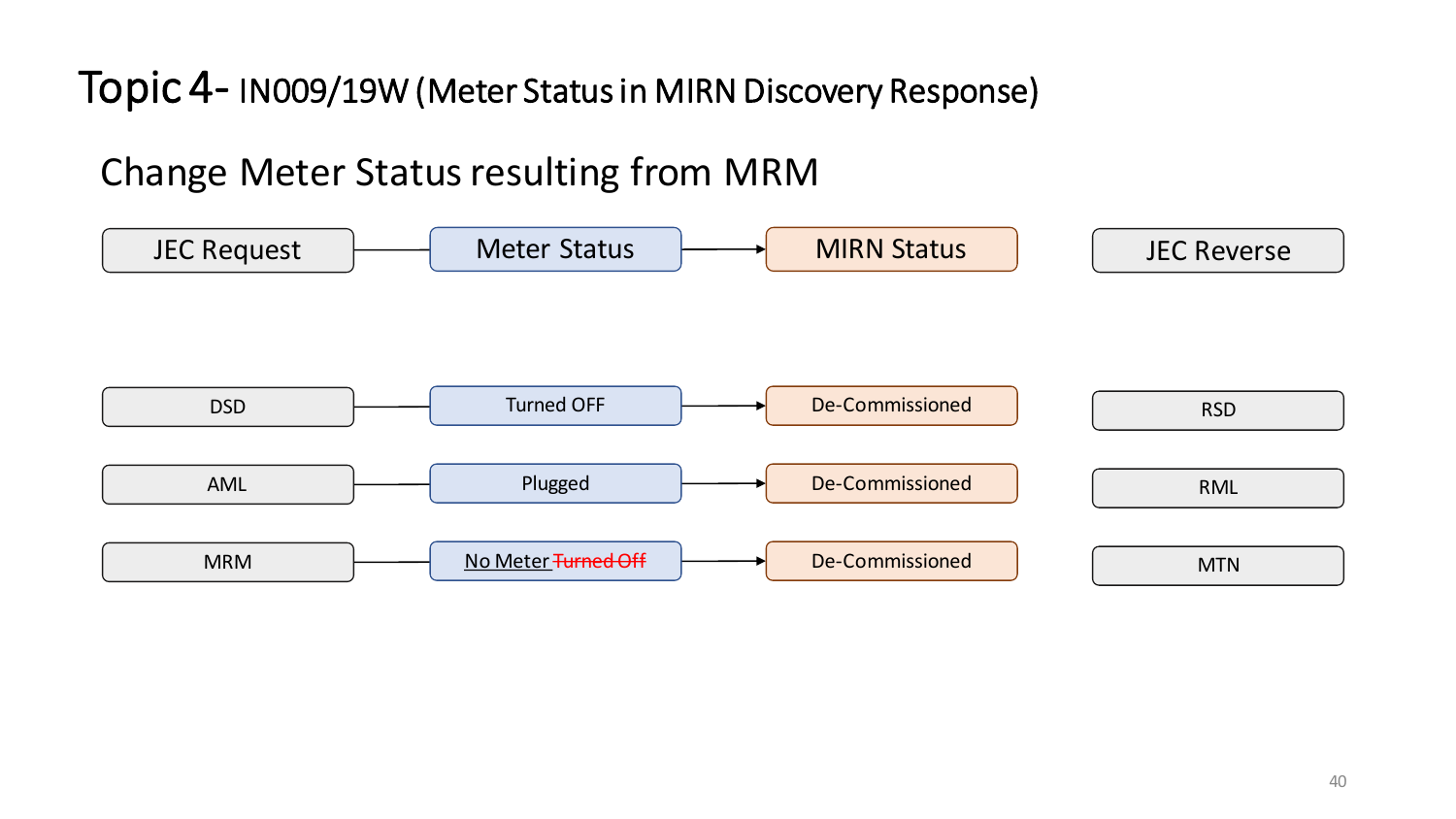AGL proposes New Meter Status – 'Trailer air coupling isolation device'

- To support unique combinations AGL proposes that a new enumeration be added to Meter Status – 'Trailer air coupling isolation device'
- This will necessitate a move to an aseXML schema version beyond r38—i.e. the new Meter Status is not part of r38, so industry would have to move to a further schema with them included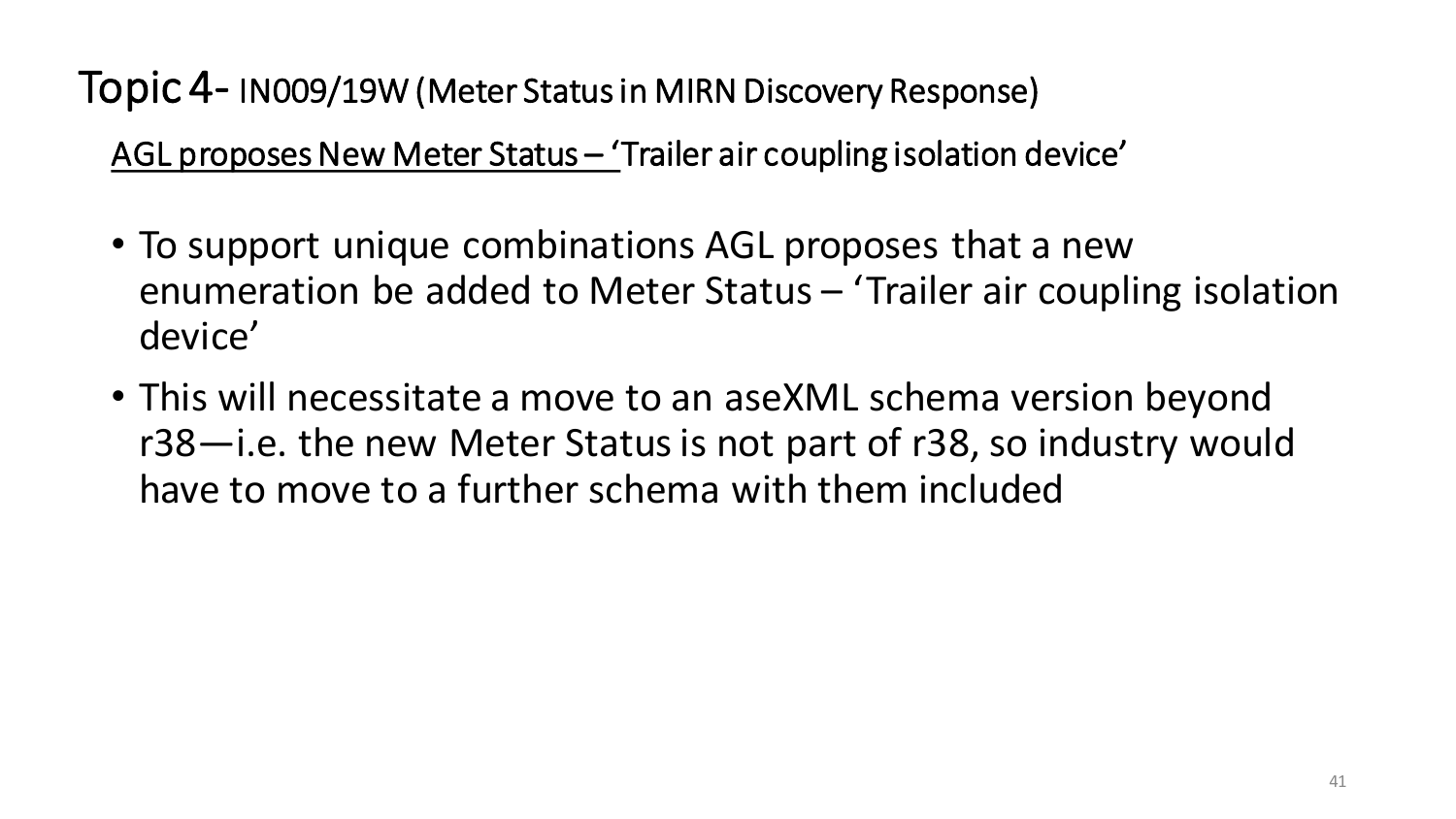Impact of TAC Topic 4- IN009/19W (Meter Status in MIRN Discovery Response)

- TAC is a new disconnection method
- It will have separate Job Codes
	- to request a TAC disconnection (TCI)
	- To request customer reconnection (TCR)
- It is undertaken by a different field crew
- It has a separate charge for installing and removing from other disconnection methods (eg plugging or meter removal)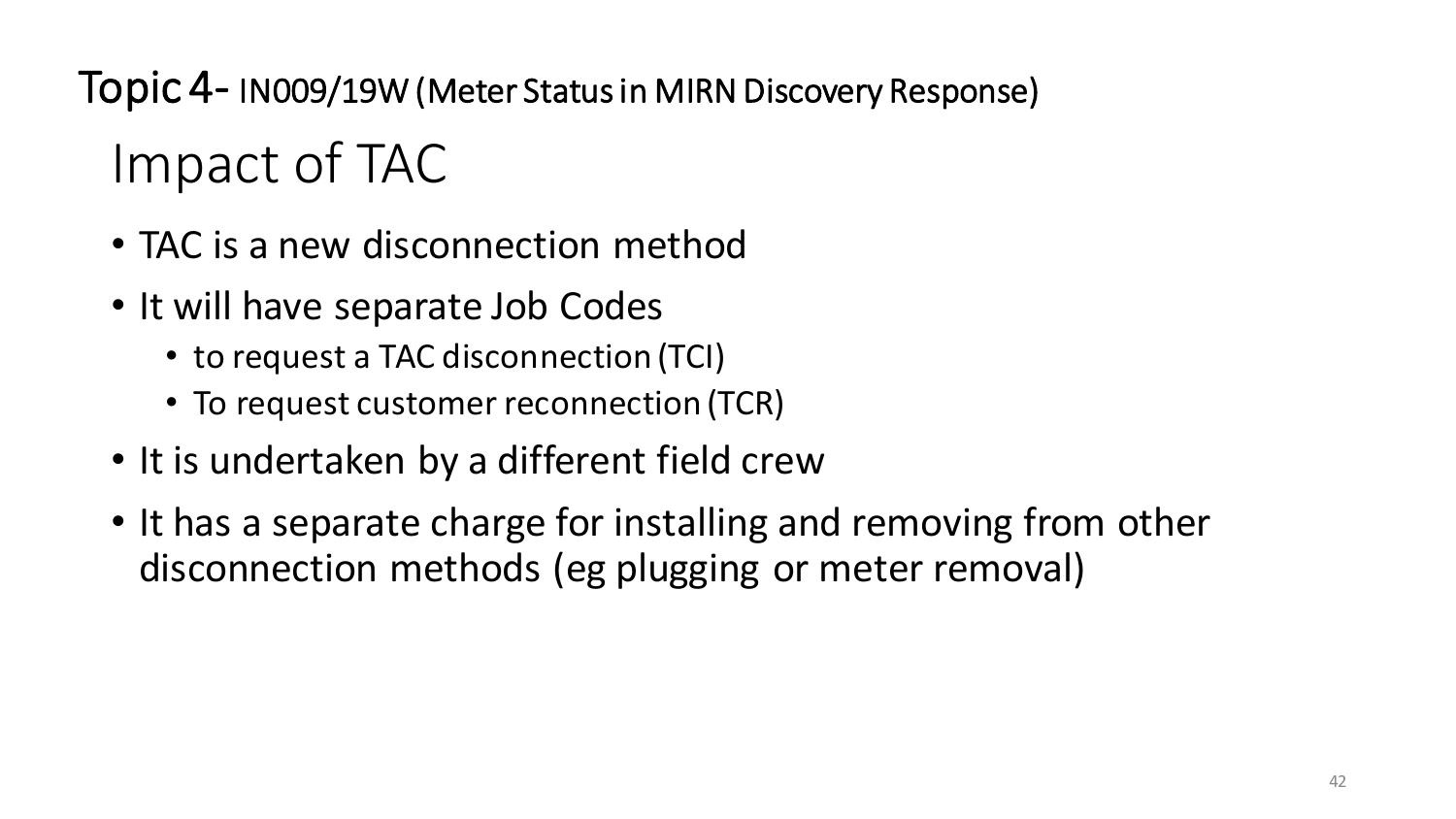#### NEW JEC's being introduced in WA for TAC disconnection and reconnection

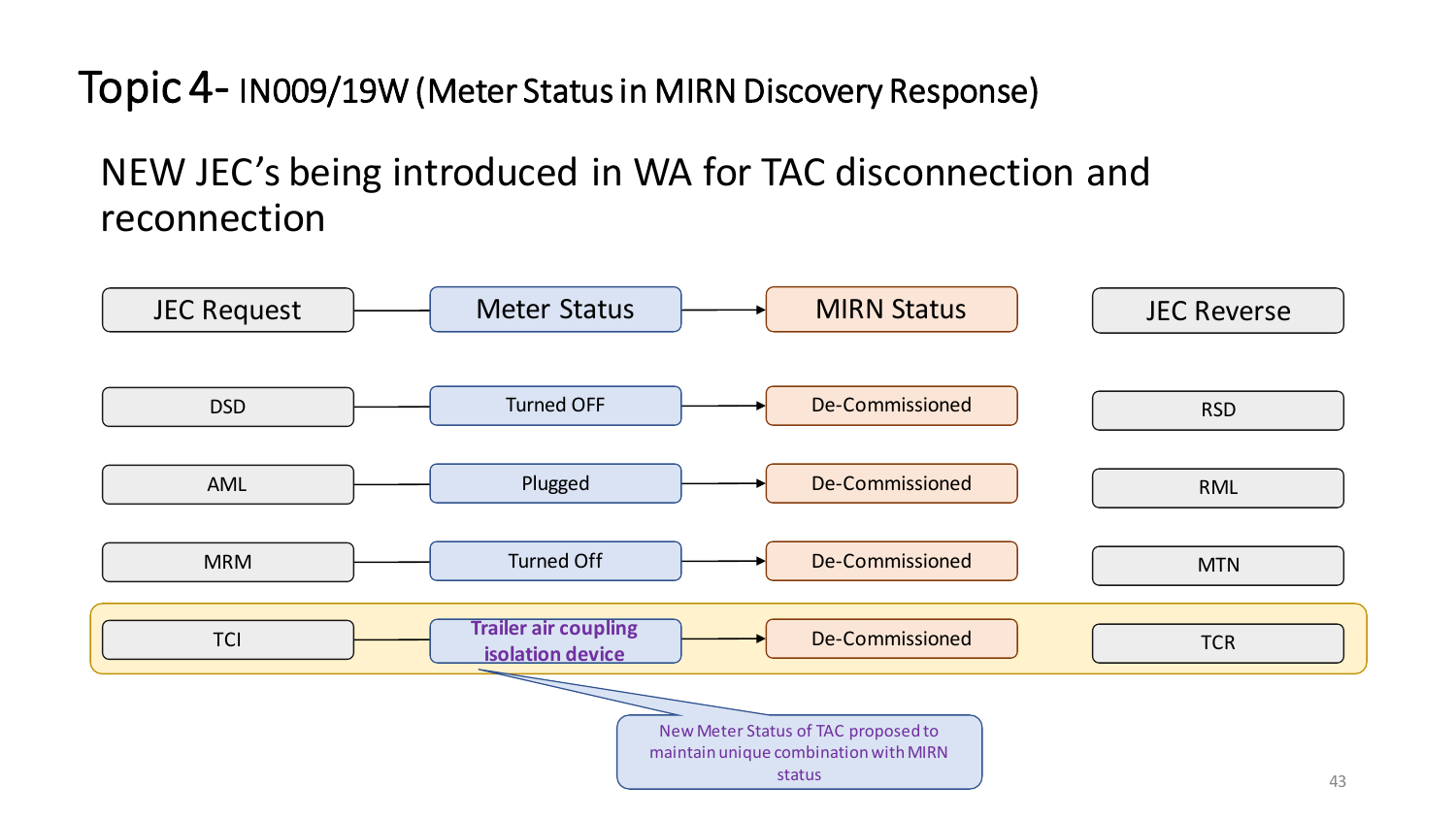Workshop check point 14: - *General discussion about the secondary points (MRM - Meter Remove changed to 'No Meter' Mater Status) (Add new Meter Status 'Trailer air coupling isolation device' )raised .* 

Workshop check point 15: - *Gauge support and net benefit thoughts on both points to determine if the proposal move to the formal consultation stage.*